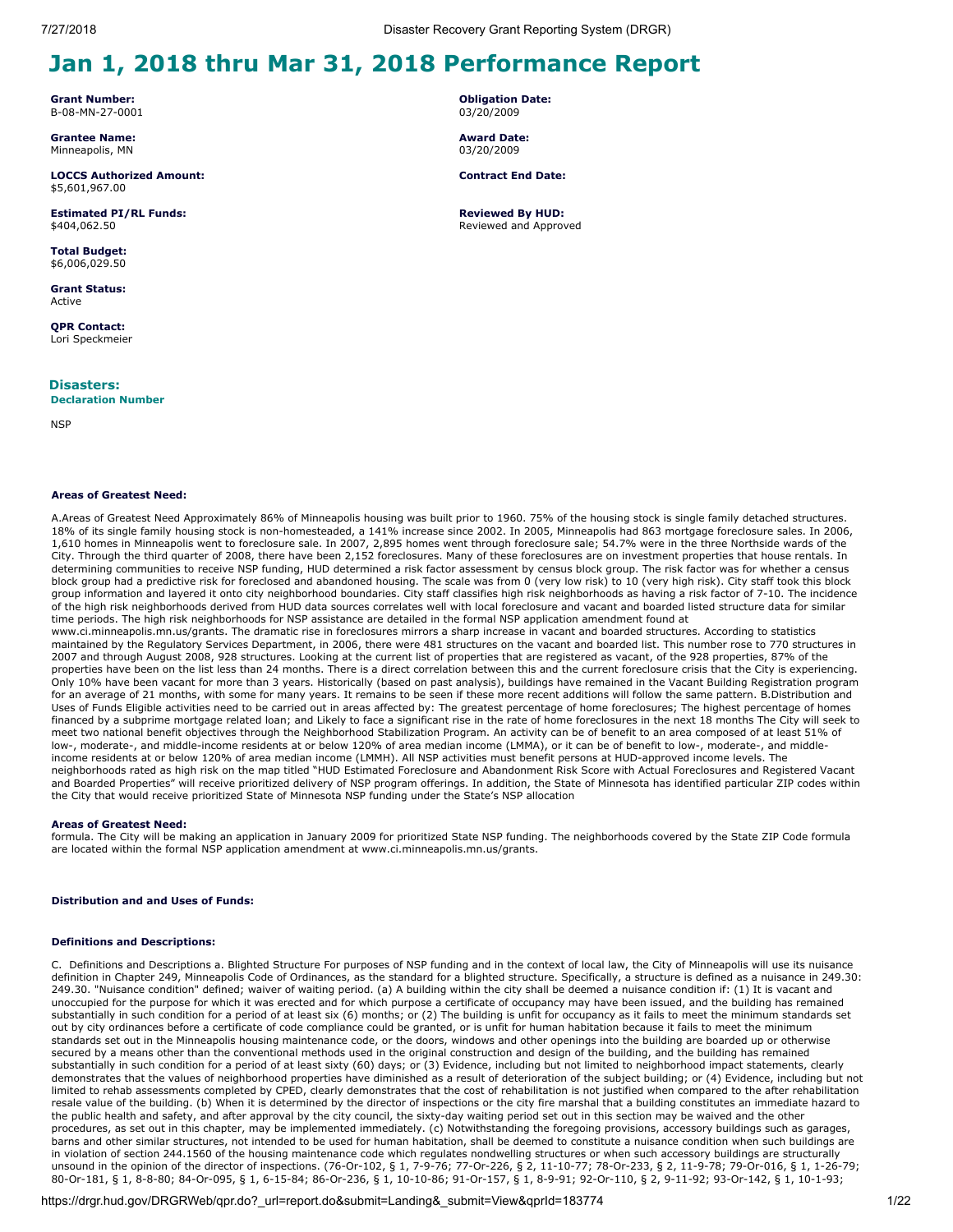### 7/27/2018 Disaster Recovery Grant Reporting System (DRGR)

94-Or-123, § 2, 9-16-94; 2006-Or-059, § 1, 5-26-06 effective October 1, 2006). b. Affordable Rents For any NSP-funded rental activity, affordable rents are defined as described in 24 CFR §92.252(a), (c), (f). The maximum unit rent level must be the lesser of HUD Fair Market Rent or the amount affordable to a household at 65% of area median income. If the renter is to pay utilities and services than the most recent Minneapolis Public Housing Authority utility allowance schedule for will be used to determine the net rent. These HUD schedules are updated annually and NSP activities will conform to the most rece

### **Definitions and Descriptions:**

nt scht commitment. c. Affordability For the purposes of NSP funding, the City is electing to use the continued affordability standards of the HOME program 24 CFR §92.252 (e) and §92.254 as outlined in the table below. These periods apply to rental and ownership activities. Table 7 NSP Affordability Periods Per unit amount of NSP funds for New Construction, Rehab or Acquisition of Existing Housing Minimum Period of Affordability Under \$15,000 5 Years \$15,000 -\$40,000 10 Years Over \$40,000

### **Low Income Targeting:**

### **Acquisition and Relocation:**

### **Public Comment:**

| Supporting Documents |  |
|----------------------|--|
| None                 |  |

| <b>Overall</b>                                 | <b>This Report Period</b> | <b>To Date</b> |
|------------------------------------------------|---------------------------|----------------|
| <b>Total Projected Budget from All Sources</b> | N/A                       | 5,909,521.9    |
| <b>Total Budget</b>                            | 0                         | 5,909,521.9    |
| <b>Total Obligated</b>                         | \$0.00                    | \$5,766,255.89 |
| <b>Total Funds Drawdown</b>                    | \$0.00                    | \$5,721,440.34 |
| <b>Program Funds Drawdown</b>                  | \$0.00                    | \$5,483,146.30 |
| <b>Program Income Drawdown</b>                 | \$0.00                    | \$238,294.04   |
| <b>Program Income Received</b>                 | \$0.00                    | \$391,067.26   |
| <b>Total Funds Expended</b>                    | \$2,695.00                | \$5,861,796.93 |
| Most Impacted and Distressed Expended          | \$0.00                    | \$0.00         |
| <b>Match Contributed</b>                       | \$0.00                    | \$0.00         |

# **Progress Toward Required Numeric Targets**

| <b>Requirement</b>                                  | <b>Target</b>  | <b>Actual</b>  |
|-----------------------------------------------------|----------------|----------------|
| <b>Overall Benefit Percentage (Projected):</b>      |                | 0%             |
| <b>Overall Benefit Percentage (Actual):</b>         |                | 0%             |
| Minimum Non-Federal Match                           | \$0            | \$0            |
| <b>Limit on Public Services</b>                     | \$840,295.05   | \$0            |
| <b>Limit on Admin/Planning</b>                      | \$560,196.7    | \$325,376.73   |
| <b>Limit on Admin</b>                               | \$0            | \$325,376.73   |
| Most Impacted and Distressed Threshold (Projected): | \$0.00         | \$0.00         |
| <b>Progress towards LH25 Requirement</b>            | \$1,501,507.38 | \$1,802,699.81 |

### **Overall Progress Narrative:**

All projects funded with purchase rehab/redevelopment/finance activities are completed and have met a national objective.

We have a land bank of 23 properties remaining that have met a temporary national objective

We have several projects that were contractually/financially set up to serve 120% AMI households, but when the unit was completed it served a household below 50% AMI. We are currently working to move the costs incurred for these addresses so they are correctly reported as serving 50% AMI households and reported as contributing to our 25% set aside goals.

We are also currently working to ensure demographic and address detail reporting in DRGR is correct and up to date

We are working toward aligning DRGR with our records in late 2018

We have a balance of approximately \$230,000 remaining in NSP 1 HUD plus program income in land bank sales; we are working to clarify a strategy for spending remaining funds to ensure we are meeting grant obligations

Due to the need to spend down our current balance on activities that meet a national objective, we anticipate being ready for closeout in late 2018

| <b>Project Summary</b>                                                |                               |                |                                                      |
|-----------------------------------------------------------------------|-------------------------------|----------------|------------------------------------------------------|
| <b>Project#, Project Title</b>                                        | <b>This Report Period</b>     | <b>To Date</b> |                                                      |
|                                                                       | <b>Program Funds Drawdown</b> |                | <b>Project Funds Budgeted Program Funds Drawdown</b> |
| <b>08NSP Redevelopment, Redevelopment</b>                             | 0                             | 150,757.57     | 150,757.57                                           |
| 08NSPAdmin, NSP Program Administration                                | 0                             | 357,378.59     | 311,821,73                                           |
| <b>08NSPDemo, Demolition of Blighted Structures</b>                   | 0                             | 2,349,946.88   | 2,093,070.77                                         |
| 08NSPFinan, FinancingForeclosure Recovery Affordable<br>Homeownership | 0                             | 110,000        | 110,000                                              |

https://drgr.hud.gov/DRGRWeb/qpr.do?\_url=report.do&submit=Landing&\_submit=View&gprId=183774 2/22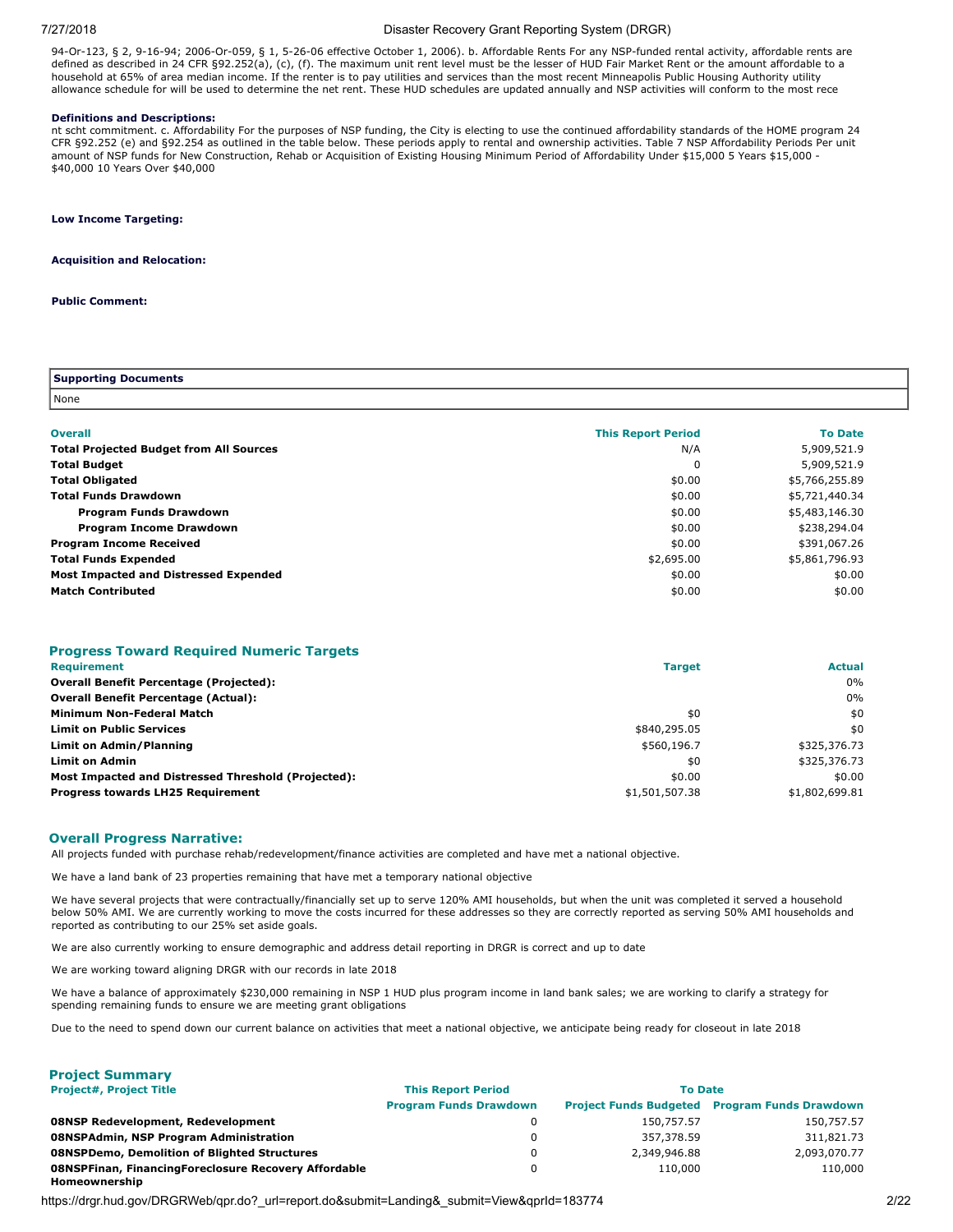| 7/27/2018                                   | Disaster Recovery Grant Reporting System (DRGR) |              |              |
|---------------------------------------------|-------------------------------------------------|--------------|--------------|
| 08NSPLandBank, Acquisition and Land Banking | 0                                               | 1,161,156.34 | 1,112,596.23 |
| 08NSPurchaseRehab, Purchase and Rehab       |                                                 | 1,780,282.52 | 1,704,900    |

### **Project/Activity Index:**

| Project #                  | <b>Project Title</b>                                   | <b>Grantee Activity #</b> | <b>Activity Title</b>                            |
|----------------------------|--------------------------------------------------------|---------------------------|--------------------------------------------------|
| <b>08NSP Redevelopment</b> | Redevelopment                                          | <b>G4890NSP REDAH</b>     | Redevelopment Alliance Housing <50               |
| <b>08NSP Redevelopment</b> | <b>Redevelopment</b>                                   | <b>G4890NSP REDPDC</b>    | Redevelopment project delivery cost              |
| 08NSPAdmin                 | <b>NSP Program Administration</b>                      | G4820NSP ADM              | Program Admin Finance                            |
| 08NSPAdmin                 | <b>NSP Program Administration</b>                      | G4841NSP ADM              | Program Admin IGR-Grants                         |
| 08NSPAdmin                 | <b>NSP Program Administration</b>                      | <b>G4890NSP ADM</b>       | Program Admin CPED                               |
| 08NSPDemo                  | Demolition of Blighted Structures                      | <b>G4835NSP DEMSF</b>     | Demolition of Blighted Structures                |
| 08NSPDemo                  | Demolition of Blighted Structures                      | G4890NSP DEMO             | Demo Blighted Struc- CPED                        |
| 08NSPFinan                 | FinancingForeclosure Recovery Affordable Homeownership | <b>G4890NSP FIN</b>       | Financial < 120                                  |
| 08NSPLandBank              | <b>Acquisition and Land Banking</b>                    | <b>G4890NSP LBNK ACQ</b>  | <b>Landbank Acquistion</b>                       |
| 08NSPLandBank              | <b>Acquisition and Land Banking</b>                    | <b>G4890NSP LBNK DIS</b>  | <b>Acquisition and Land Bank Disposition</b>     |
| 08NSPurchaseRehab          | Purchase and Rehab                                     | G4890NSP 25PRAH           | Purchase & Rehab Alliance Housing <50            |
| 08NSPurchaseRehab          | <b>Purchase and Rehab</b>                              | G4890NSP 25PRPPL          | Purchase & Rehab PPL <50                         |
| 08NSPurchaseRehab          | <b>Purchase and Rehab</b>                              | G4890NSP 25PRPRG          | Purchase & Rehab Powderhorn Residents Group <50  |
| 08NSPurchaseRehab          | Purchase and Rehab                                     | <b>G4890NSP PRPRG</b>     | Purchase & Rehab PRG <120                        |
| 08NSPurchaseRehab          | Purchase and Rehab                                     | G4890NSPPRPDC             | <b>Purchase and Rehab Project Delivery Costs</b> |

# **Activities**

<span id="page-2-0"></span>**Project # / Project Title**: 08NSP Redevelopment / Redevelopment

<span id="page-2-1"></span>**Grantee Activity Number:** G4890NSP REDAH

**Activity Category:** Rehabilitation/reconstruction of residential structures

**Project Number:** 08NSP Redevelopment

**Projected Start Date:** 01/30/2009

**National Objective:** NSP Only - LH - 25% Set-Aside

**Responsible Organization:** Alliance Housing

**Benefit Type:** Direct ( HouseHold ) **Activity Title:** Redevelopment Alliance Housing <50

**Activity Status:** Under Way

**Project Title:** Redevelopment

**Projected End Date:** 12/31/2019

| <b>Overall</b>                                  | Jan 1 thru Mar 31, 2018 | <b>To Date</b> |
|-------------------------------------------------|-------------------------|----------------|
| <b>Total Projected Budget from All Sources:</b> | N/A                     | \$150,000.00   |
| <b>Total Budget:</b>                            | \$0.00                  | \$150,000.00   |
| <b>Total Obligated:</b>                         | \$0.00                  | \$150,000.00   |
| <b>Total Funds Drawdown</b>                     | \$0.00                  | \$150,000.00   |
| Program Funds Drawdown:                         | \$0.00                  | \$150,000.00   |
| Program Income Drawdown:                        | \$0.00                  | \$0.00         |
| <b>Program Income Received:</b>                 | \$0.00                  | \$0.00         |
| <b>Total Funds Expended:</b>                    | \$0.00                  | \$150,000.00   |
| Alliance Housing                                | \$0.00                  | \$150,000.00   |
| <b>Most Impacted and Distressed Expended:</b>   | \$0.00                  | \$0.00         |
| <b>Match Contributed:</b>                       | \$0.00                  | \$0.00         |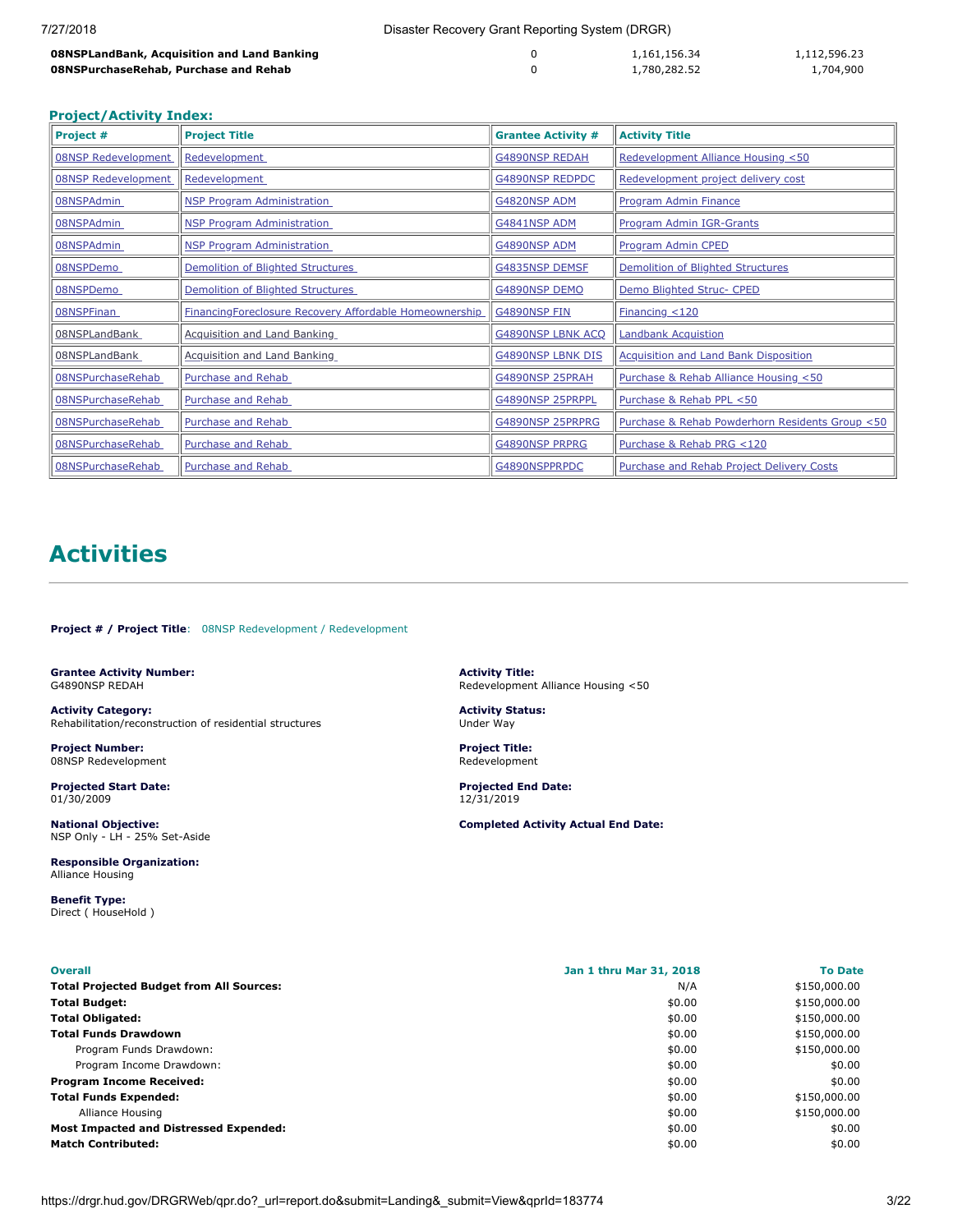| <b>Accomplishments Performance Measures</b> |  |
|---------------------------------------------|--|
|---------------------------------------------|--|

|                              | <b>This Report Period</b> | <b>Cumulative Actual Total / Expected</b> |
|------------------------------|---------------------------|-------------------------------------------|
|                              | <b>Total</b>              | Total                                     |
| # of Properties              |                           | 2/2                                       |
| # ELI Households (0-30% AMI) |                           | 2/0                                       |
|                              |                           |                                           |

|                         | <b>This Report Period</b> | <b>Cumulative Actual Total / Expected</b> |
|-------------------------|---------------------------|-------------------------------------------|
|                         | <b>Total</b>              | Total                                     |
| # of Housing Units      |                           | 2/6                                       |
| # of Singlefamily Units |                           | 2/6                                       |

# **Beneficiaries Performance Measures**

|                     | <b>This Report Period</b> |     |              | <b>Cumulative Actual Total / Expected</b> |     |                       |     |
|---------------------|---------------------------|-----|--------------|-------------------------------------------|-----|-----------------------|-----|
|                     | Low                       | Mod | <b>Total</b> | Low                                       | Mod | <b>Total Low/Mod%</b> |     |
| # of Households     |                           |     |              | 2/6                                       | 0/0 | 2/6                   | 100 |
| # Renter Households |                           |     |              | 2/6                                       | 0/0 | 2/6                   | 100 |

### **Cumulative Race Total**

|                                                 | <b>This Report Period</b> |              |  |        |                         |  |              |  | <b>Cumulative Actual Total</b> |  |                         |                                                                                                                                     |
|-------------------------------------------------|---------------------------|--------------|--|--------|-------------------------|--|--------------|--|--------------------------------|--|-------------------------|-------------------------------------------------------------------------------------------------------------------------------------|
|                                                 |                           | <b>Owner</b> |  | Renter | <b>Total Households</b> |  | <b>Owner</b> |  | Renter                         |  | <b>Total Households</b> |                                                                                                                                     |
| <b>Direct</b><br><b>Benefit</b><br>(Households) |                           |              |  |        |                         |  |              |  |                                |  |                         | Total Hispanic/Latino Total Hispanic/Latino Total Hispanic/Latino Total Hispanic/Latino Total Hispanic/Latino Total Hispanic/Latino |
| Black/African<br>American                       |                           |              |  |        | $\Omega$                |  |              |  |                                |  |                         | 0                                                                                                                                   |
| Households<br>Female                            |                           |              |  |        | 01                      |  |              |  |                                |  |                         |                                                                                                                                     |

### **Activity Description:**

The purpose of this activity will allow for the redevelopment of properties that may have been previously assisted with NSP funds under NSP eligible activities #3 and #5. When the market improves, the City will seek development of single family, owner-occupied housing. However, where density is encouraged, the City will support development of multi-unit housing, in which case rental may be preferred. Development of properties assisted through this activity description will be targeted for helping the City meet the requirement that at least 25% of NSP expenditures house those at or below 50% AMI. It is anticipated that CPED will work with non-profit developers to accomplish this work.

### **Location Description:**

North Minneapolis NSP target area.

# **Activity Progress Narrative:**

| <b>Activity Location:</b><br><b>Address</b>                            | <b>City</b> | <b>State</b> | <b>Zip</b> | <b>Status / Accept Visible</b><br>on<br>PDF? |
|------------------------------------------------------------------------|-------------|--------------|------------|----------------------------------------------|
| No Activity Locations Found                                            |             |              |            |                                              |
| <b>Other Funding Sources Budgeted - Detail</b><br><b>Match Sources</b> |             |              |            | <b>Amount</b>                                |
| No Other Match Funding Sources Found                                   |             |              |            |                                              |
| <b>Other Funding Sources</b>                                           |             |              |            | <b>Amount</b>                                |
| No Other Funding Sources Found                                         |             |              |            |                                              |
|                                                                        |             |              |            |                                              |

# **Activity Supporting Documents:**

**Activity Supporting Documents:** None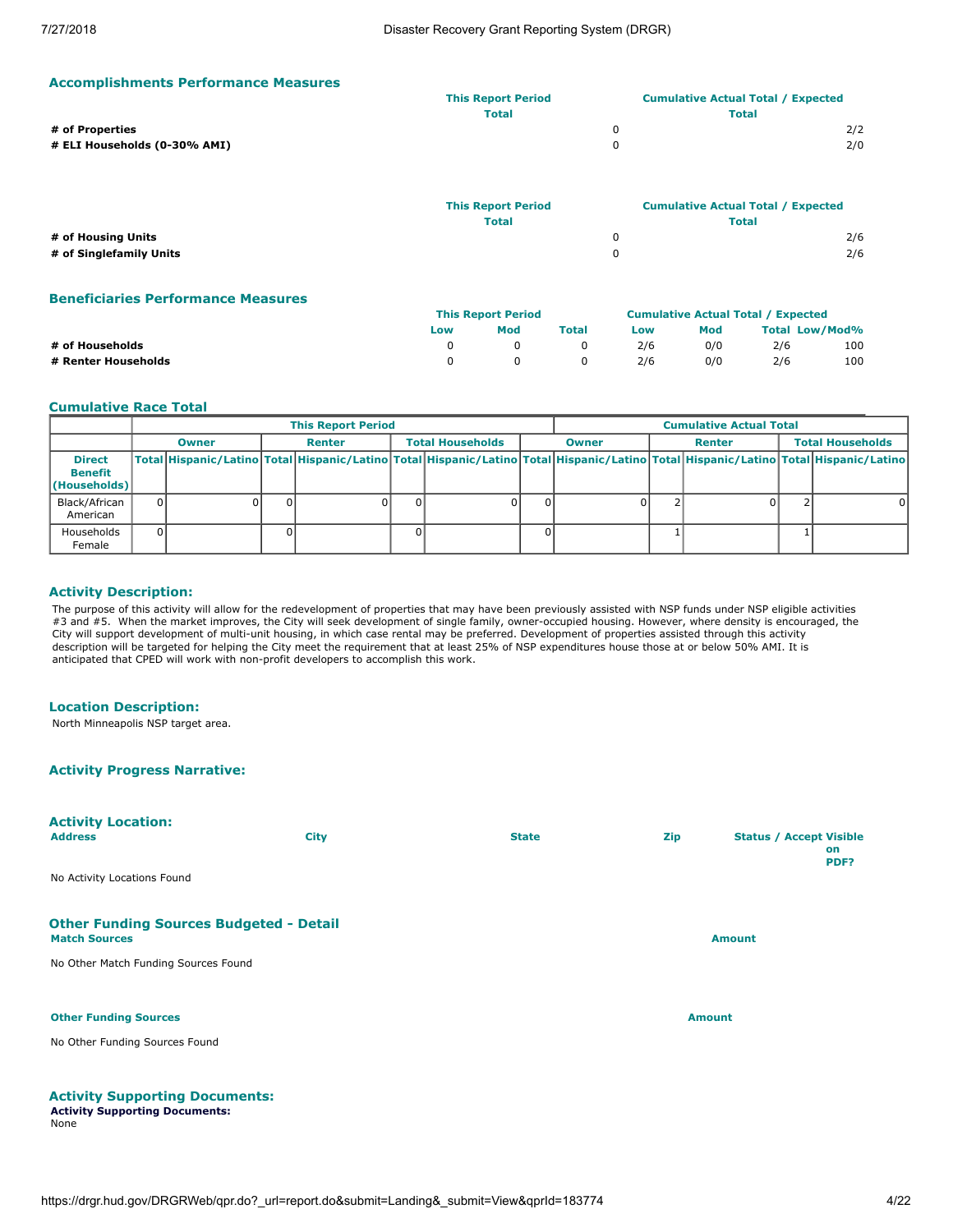<span id="page-4-0"></span>**Grantee Activity Number:** G4890NSP REDPDC

**Activity Category:** Acquisition - general

**Project Number:** 08NSP Redevelopment

**Projected Start Date:** 01/30/2009

**National Objective:** NSP Only - LMMI

# **Responsible Organization:**

City of Minneapolis Community Planning and Economic Development Department

**Benefit Type:** Direct ( HouseHold )

**Overall Jan 1 thru Mar 31, 2018 To Date Total Projected Budget from All Sources:** National Research of the Second State of the State of the State of the S **Total Budget:** \$0.00 \$757.57 **Total Obligated:**  $$5757.57$ **Total Funds Drawdown** \$0.00 \$757.57 Program Funds Drawdown: \$0.00 \$757.57 Program Income Drawdown:  $$0.00$  \$0.00  $$0.00$ **Program Income Received:**  $\text{\$0.00}\$ **Total Funds Expended:**  $$57.57$ City of Minneapolis Community Planning and Economic Development Department \$0.00 \$757.57 **Most Impacted and Distressed Expended:**  $\text{\$0.00}\$ **Match Contributed:**  $\frac{1}{20.00}$  \$0.00  $\frac{1}{20.00}$  \$0.00  $\frac{1}{20.00}$ 

**Activity Description:**

Project delivery costs in support of Alliance Housing Redevelopment activity.

# **Location Description:**

North Minneapolis NSP target area.

### **Activity Progress Narrative:**

**Activity Supporting Documents: Activity Supporting Documents:**

None

| <b>Activity Location:</b><br><b>Address</b>                            | <b>City</b> | <b>State</b> | Zip           | <b>Status / Accept Visible</b><br>on<br>PDF? |
|------------------------------------------------------------------------|-------------|--------------|---------------|----------------------------------------------|
| No Activity Locations Found                                            |             |              |               |                                              |
| <b>Other Funding Sources Budgeted - Detail</b><br><b>Match Sources</b> |             |              |               | <b>Amount</b>                                |
| No Other Match Funding Sources Found                                   |             |              |               |                                              |
| <b>Other Funding Sources</b>                                           |             |              | <b>Amount</b> |                                              |
| No Other Funding Sources Found                                         |             |              |               |                                              |
|                                                                        |             |              |               |                                              |

**Activity Title:** Redevelopment project delivery cost

**Activity Status:** Under Way

**Project Title:** Redevelopment

**Projected End Date:** 12/31/2019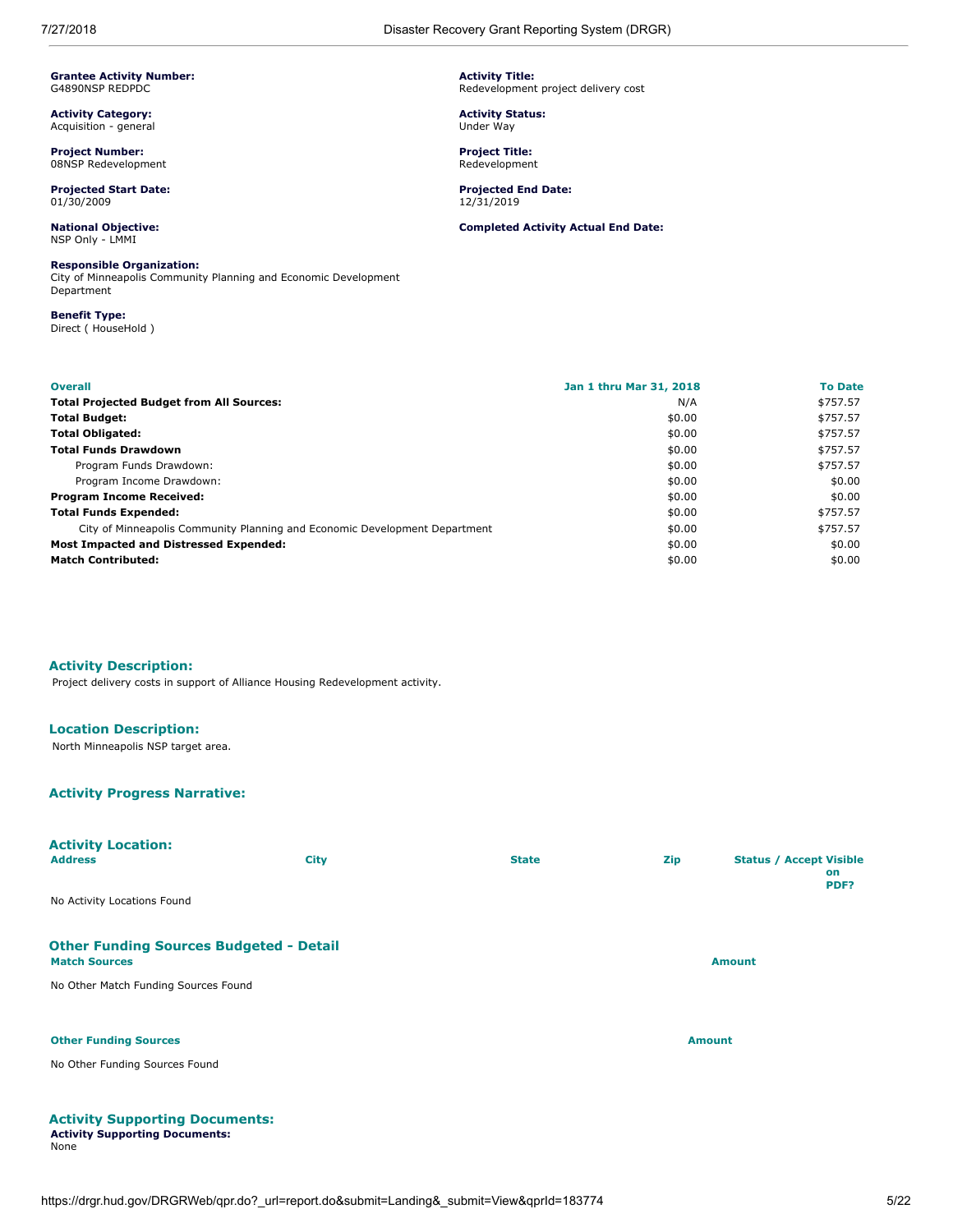<span id="page-5-0"></span>**Project # / Project Title**: 08NSPAdmin / NSP Program Administration

<span id="page-5-1"></span>**Grantee Activity Number:** G4820NSP ADM

**Activity Category:** Administration

**Project Number:** 08NSPAdmin

**Projected Start Date:** 09/29/2008

**National Objective:** N/A

**Responsible Organization:** City of Minneapolis Finance Department

**Benefit Type:**

**Activity Title:** Program Admin Finance

**Activity Status:** Under Way

**Project Title:** NSP Program Administration

**Projected End Date:** 12/31/2019

**Completed Activity Actual End Date:**

| <b>Overall</b>                                  | Jan 1 thru Mar 31, 2018 | <b>To Date</b> |
|-------------------------------------------------|-------------------------|----------------|
| <b>Total Projected Budget from All Sources:</b> | N/A                     | \$50,000.00    |
| <b>Total Budget:</b>                            | \$0.00                  | \$50,000.00    |
| <b>Total Obligated:</b>                         | \$0.00                  | \$50,000.00    |
| <b>Total Funds Drawdown</b>                     | \$0.00                  | \$50,000.00    |
| Program Funds Drawdown:                         | \$0.00                  | \$50,000.00    |
| Program Income Drawdown:                        | \$0.00                  | \$0.00         |
| <b>Program Income Received:</b>                 | \$0.00                  | \$0.00         |
| <b>Total Funds Expended:</b>                    | \$0.00                  | \$50,000.00    |
| City of Minneapolis Finance Department          | \$0.00                  | \$50,000.00    |
| Most Impacted and Distressed Expended:          | \$0.00                  | \$0.00         |
| <b>Match Contributed:</b>                       | \$0.00                  | \$0.00         |

### **Activity Description:**

Financial processing and monitoring administration activities.

# **Location Description:**

Administration.

# **Activity Progress Narrative:**

| <b>Activity Location:</b><br><b>Address</b>                            | <b>City</b> | <b>State</b> | <b>Zip</b> | <b>Status / Accept Visible</b><br>on<br>PDF? |
|------------------------------------------------------------------------|-------------|--------------|------------|----------------------------------------------|
| No Activity Locations Found                                            |             |              |            |                                              |
| <b>Other Funding Sources Budgeted - Detail</b><br><b>Match Sources</b> |             |              |            | <b>Amount</b>                                |
| No Other Match Funding Sources Found                                   |             |              |            |                                              |
| <b>Other Funding Sources</b>                                           |             |              |            | <b>Amount</b>                                |
| No Other Funding Sources Found                                         |             |              |            |                                              |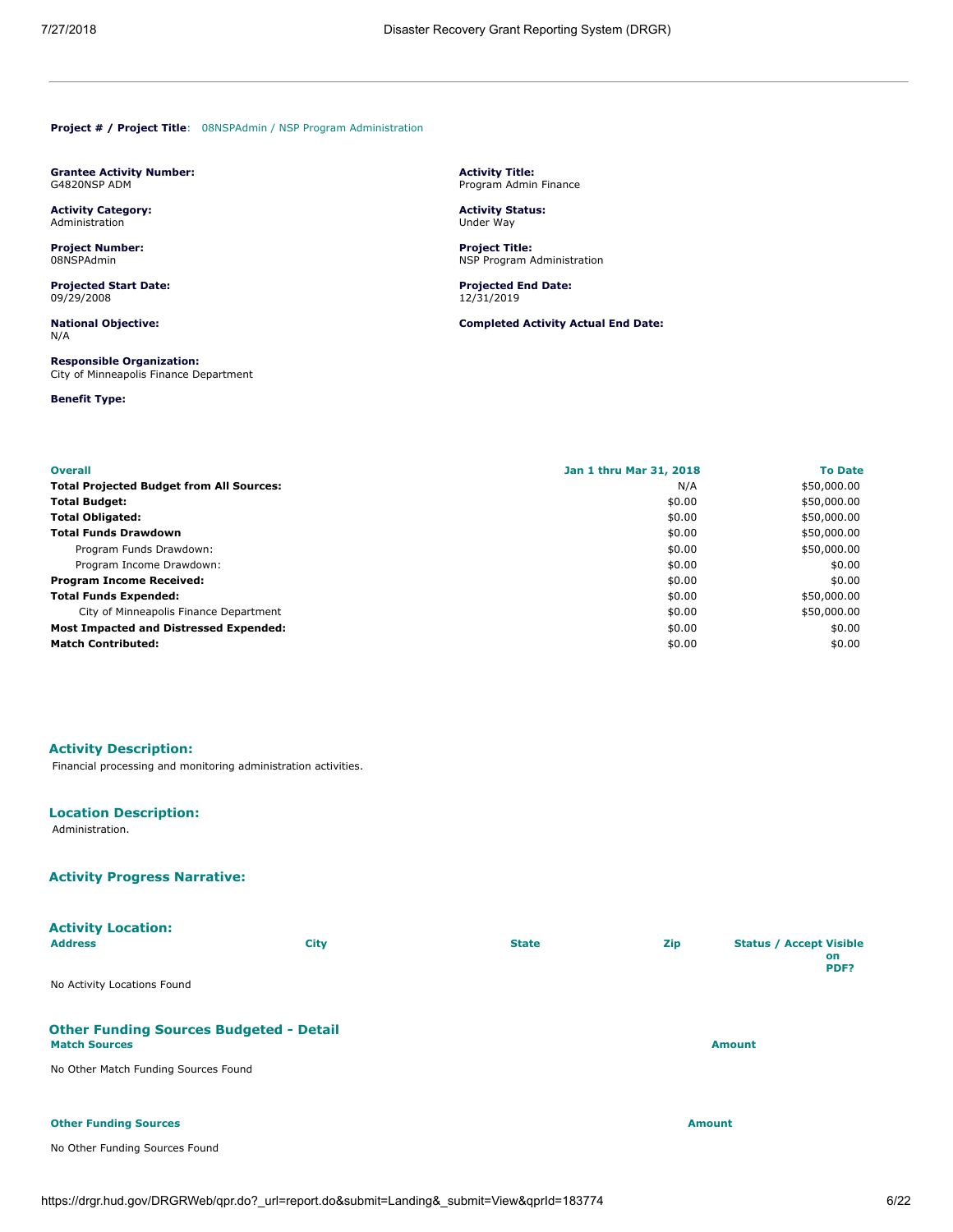# **Activity Supporting Documents:**

**Activity Supporting Documents:** None

### <span id="page-6-0"></span>**Grantee Activity Number:** G4841NSP ADM

**Activity Category:** Administration

**Project Number:** 08NSPAdmin

**Projected Start Date:** 09/29/2008

**National Objective:** N/A

# **Responsible Organization:**

City of Minneapolis Intergovernmental Relations Department

### **Benefit Type:**

**Activity Title:** Program Admin IGR-Grants

**Activity Status:** Under Way

**Project Title:** NSP Program Administration

**Projected End Date:** 12/31/2019

**Completed Activity Actual End Date:**

| <b>Overall</b>                                             | Jan 1 thru Mar 31, 2018 | <b>To Date</b> |
|------------------------------------------------------------|-------------------------|----------------|
| <b>Total Projected Budget from All Sources:</b>            | N/A                     | \$24,000.00    |
| <b>Total Budget:</b>                                       | \$0.00                  | \$24,000.00    |
| <b>Total Obligated:</b>                                    | \$0.00                  | \$24,000.00    |
| <b>Total Funds Drawdown</b>                                | \$0.00                  | \$24,000.00    |
| Program Funds Drawdown:                                    | \$0.00                  | \$24,000.00    |
| Program Income Drawdown:                                   | \$0.00                  | \$0.00         |
| <b>Program Income Received:</b>                            | \$0.00                  | \$0.00         |
| <b>Total Funds Expended:</b>                               | \$0.00                  | \$24,000.00    |
| City of Minneapolis Intergovernmental Relations Department | \$0.00                  | \$24,000.00    |
| <b>Most Impacted and Distressed Expended:</b>              | \$0.00                  | \$0.00         |
| <b>Match Contributed:</b>                                  | \$0.00                  | \$0.00         |

### **Activity Description:**

Program administration of NSP activities.

# **Location Description:**

Administration.

# **Activity Progress Narrative:**

No Other Funding Sources Found

| <b>Activity Location:</b><br><b>Address</b>                            | <b>City</b> | <b>State</b> | <b>Zip</b> | <b>Status / Accept Visible</b><br>on<br>PDF? |
|------------------------------------------------------------------------|-------------|--------------|------------|----------------------------------------------|
| No Activity Locations Found                                            |             |              |            |                                              |
| <b>Other Funding Sources Budgeted - Detail</b><br><b>Match Sources</b> |             |              |            | <b>Amount</b>                                |
| No Other Match Funding Sources Found                                   |             |              |            |                                              |

**Other Funding Sources Amount Amount Amount Amount Amount Amount Amount**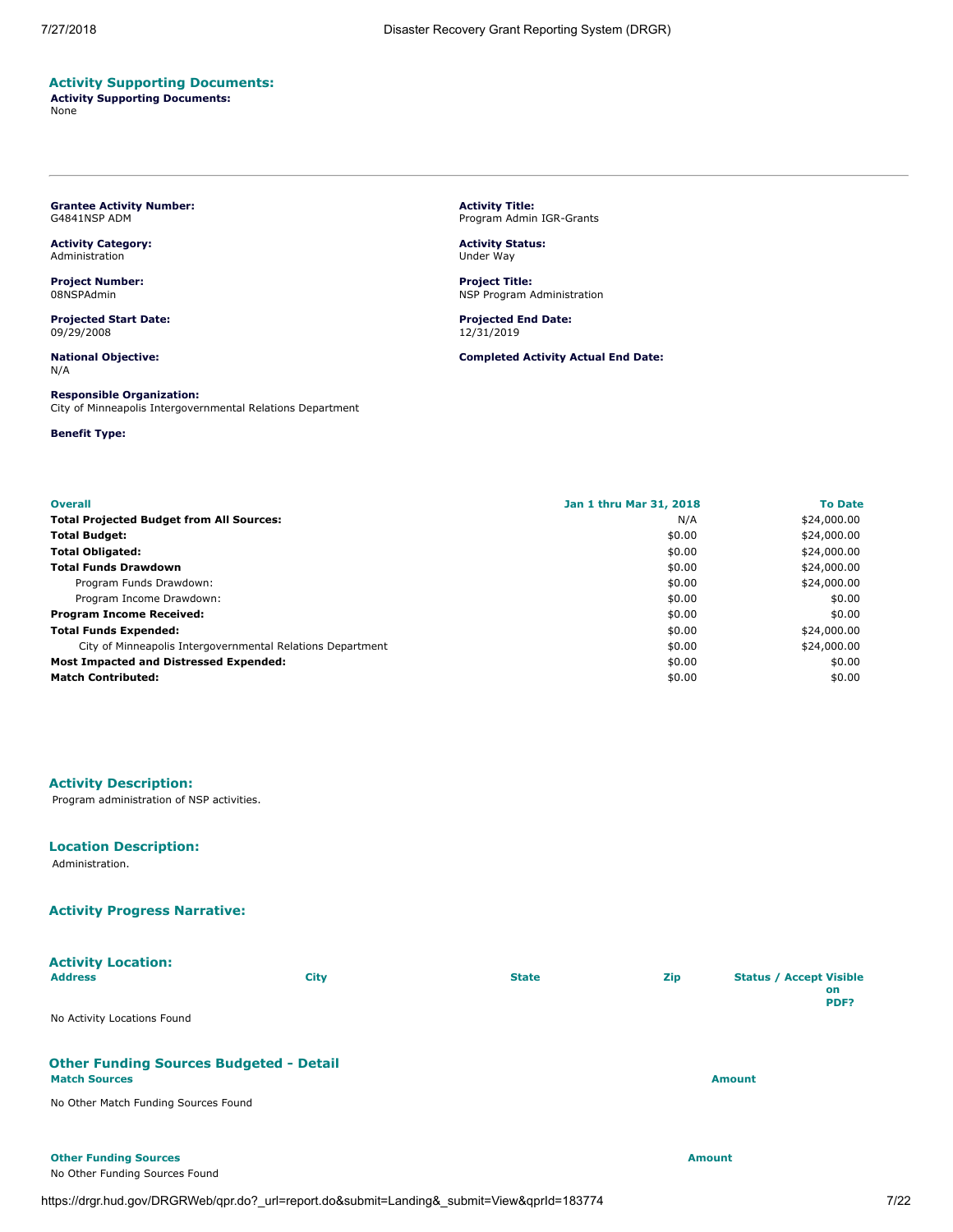# **Activity Supporting Documents:**

**Activity Supporting Documents:** None

### <span id="page-7-0"></span>**Grantee Activity Number:** G4890NSP ADM

**Activity Category:** Administration

**Project Number:** 08NSPAdmin

**Projected Start Date:** 09/29/2008

**National Objective:** N/A

### **Responsible Organization:**

City of Minneapolis Community Planning and Economic Development Department

### **Benefit Type:**

**Activity Title:** Program Admin CPED

**Activity Status:** Under Way

**Project Title:** NSP Program Administration

**Projected End Date:** 12/31/2019

**Completed Activity Actual End Date:**

| <b>Overall</b>                                                             | Jan 1 thru Mar 31, 2018 | <b>To Date</b> |
|----------------------------------------------------------------------------|-------------------------|----------------|
| <b>Total Projected Budget from All Sources:</b>                            | N/A                     | \$283,378.59   |
| <b>Total Budget:</b>                                                       | \$0.00                  | \$283,378.59   |
| <b>Total Obligated:</b>                                                    | \$0.00                  | \$283,378.59   |
| <b>Total Funds Drawdown</b>                                                | \$0.00                  | \$251,376.73   |
| Program Funds Drawdown:                                                    | \$0.00                  | \$237,821.73   |
| Program Income Drawdown:                                                   | \$0.00                  | \$13,555.00    |
| <b>Program Income Received:</b>                                            | \$0.00                  | \$166,504.21   |
| <b>Total Funds Expended:</b>                                               | \$2,695.00              | \$254,071.73   |
| City of Minneapolis Community Planning and Economic Development Department | \$2,695.00              | \$254,071.73   |
| Most Impacted and Distressed Expended:                                     | \$0.00                  | \$0.00         |
| <b>Match Contributed:</b>                                                  | \$0.00                  | \$0.00         |

# **Activity Description:**

Administration and monitoring of NSP activities.

### **Location Description:**

Administration.

# **Activity Progress Narrative:**

# **Activity Location:**

| <b>Address</b>                                                                                                                            | City | <b>State</b> | Zip | <b>Status / Accept Visible</b><br><b>on</b> |
|-------------------------------------------------------------------------------------------------------------------------------------------|------|--------------|-----|---------------------------------------------|
| No Activity Locations Found                                                                                                               |      |              |     | PDF?                                        |
| <b>Other Funding Sources Budgeted - Detail</b><br>$\mathbf{a}$ , $\mathbf{a}$ , $\mathbf{a}$ , $\mathbf{a}$ , $\mathbf{a}$ , $\mathbf{a}$ |      |              |     |                                             |

# **Match Sources Amount**

No Other Match Funding Sources Found

**Other Funding Sources Amount**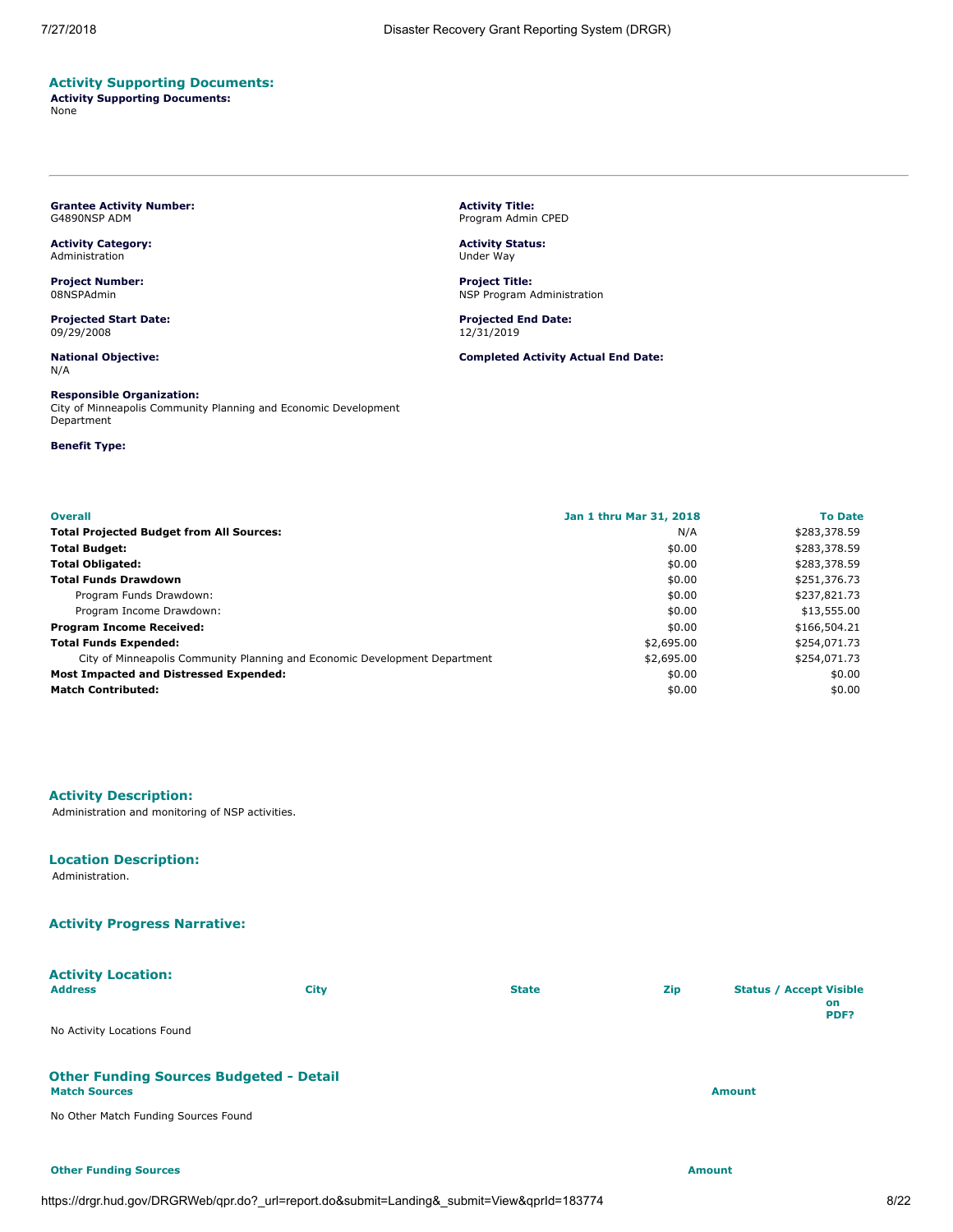No Other Funding Sources Found

## **Activity Supporting Documents:**

**Activity Supporting Documents:** None

<span id="page-8-0"></span>**Project # / Project Title**: 08NSPDemo / Demolition of Blighted Structures

<span id="page-8-1"></span>**Grantee Activity Number:** G4835NSP DEMSF

**Activity Category:** Clearance and Demolition

**Project Number:** 08NSPDemo

**Projected Start Date:** 01/30/2009

**National Objective:** NSP Only - LMMI

**Responsible Organization:** City of Minneapolis Department of Regulatory Services

**Benefit Type:** Area ( Census ) **Activity Title:** Demolition of Blighted Structures

**Activity Status:** Under Way

**Project Title:** Demolition of Blighted Structures

**Projected End Date:** 12/31/2019

**Completed Activity Actual End Date:**

**Program Income Account:** Regulatory Services

| <b>Overall</b>                                        | Jan 1 thru Mar 31, 2018 | <b>To Date</b> |
|-------------------------------------------------------|-------------------------|----------------|
| <b>Total Projected Budget from All Sources:</b>       | N/A                     | \$1,950,000.00 |
| <b>Total Budget:</b>                                  | \$0.00                  | \$1,950,000.00 |
| <b>Total Obligated:</b>                               | \$0.00                  | \$1,806,733.99 |
| <b>Total Funds Drawdown</b>                           | \$0.00                  | \$1,806,733.99 |
| Program Funds Drawdown:                               | \$0.00                  | \$1,700,000.00 |
| Program Income Drawdown:                              | \$0.00                  | \$106,733.99   |
| <b>Program Income Received:</b>                       | \$0.00                  | \$106,733.99   |
| <b>Total Funds Expended:</b>                          | \$0.00                  | \$1,806,733.99 |
| City of Minneapolis Department of Regulatory Services | \$0.00                  | \$1,806,733.99 |
| <b>Most Impacted and Distressed Expended:</b>         | \$0.00                  | \$0.00         |
| <b>Match Contributed:</b>                             | \$0.00                  | \$0.00         |

| <b>Accomplishments Performance Measures</b> |                           |                                           |
|---------------------------------------------|---------------------------|-------------------------------------------|
|                                             | <b>This Report Period</b> | <b>Cumulative Actual Total / Expected</b> |
|                                             | Total                     | Total                                     |
| # of Properties                             |                           | 94/100                                    |

**LMI%**:

# **Activity Description:**

Demolition of Chapter 249 Vacant Boarded Registration (VBR) properties to support reduction of blighting influences in NSP-assisted neighborhoods. NSP funds will assist in demo of properties that do not meet a viable rehabilitation test.

### **Location Description:**

Chapter 249 properties located in NSP target neighborhoods of North Minneapolis, Northeast Minneapolis, and South Minneapolis.

# **Activity Progress Narrative:**

**Activity Location: Address City State Zip Status / Accept Visible**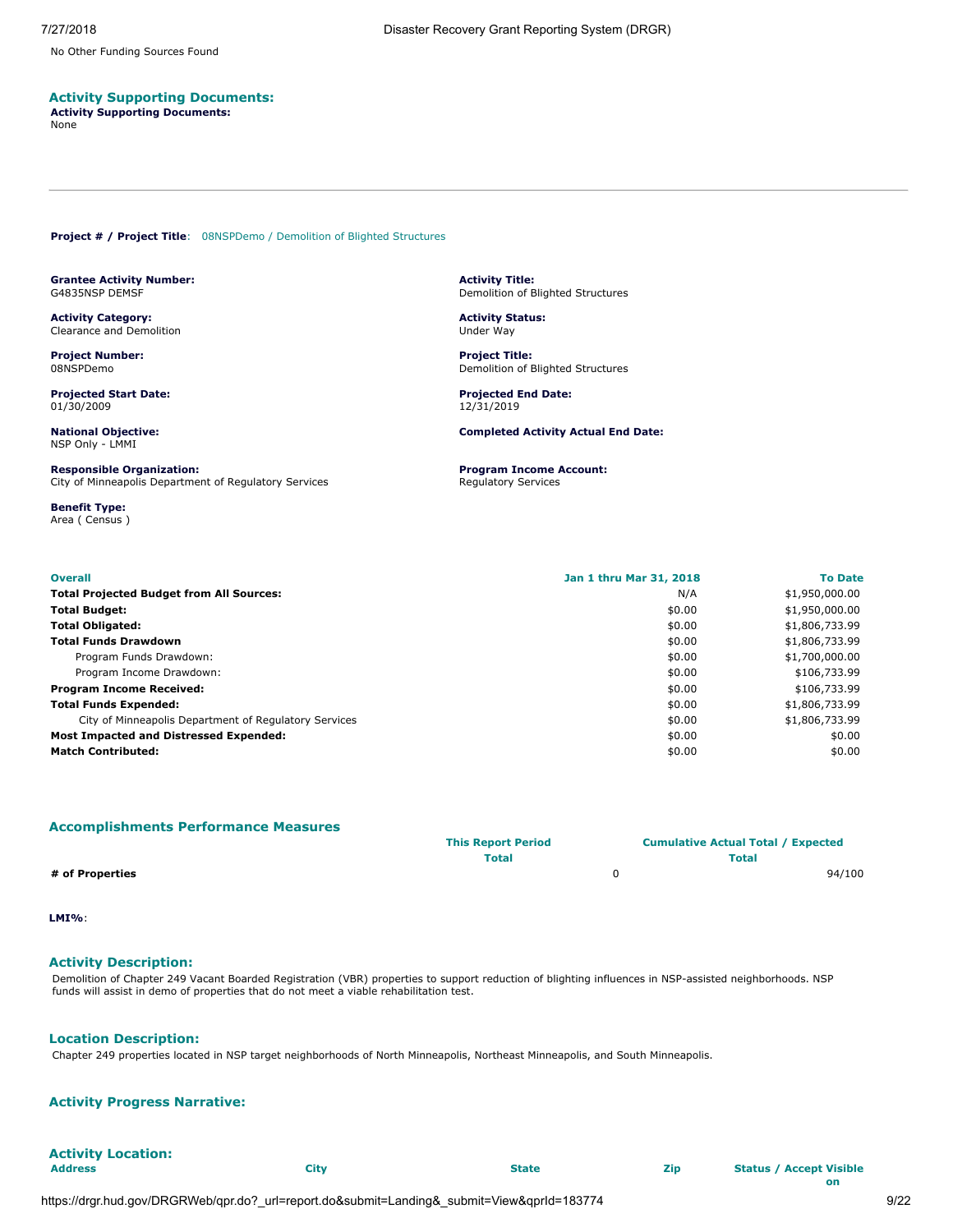No Activity Locations Found

### **Other Funding Sources Budgeted - Detail Match Sources Amount**

No Other Match Funding Sources Found

### **Other Funding Sources Amount**

No Other Funding Sources Found

### **Activity Supporting Documents:**

**Activity Supporting Documents:** None

<span id="page-9-0"></span>**Grantee Activity Number:** G4890NSP DEMO

**Activity Category:** Clearance and Demolition

**Project Number:** 08NSPDemo

**Projected Start Date:** 01/30/2009

**National Objective:** NSP Only - LMMI

### **Responsible Organization:**

City of Minneapolis Community Planning and Economic Development Department

### **Benefit Type:**

**Activity Title:** Demo Blighted Struc- CPED

**Activity Status:** Under Way

**Project Title:** Demolition of Blighted Structures

**Projected End Date:** 12/31/2019

**Completed Activity Actual End Date:**

| <b>Overall</b>                                                             | Jan 1 thru Mar 31, 2018 | <b>To Date</b> |
|----------------------------------------------------------------------------|-------------------------|----------------|
| <b>Total Projected Budget from All Sources:</b>                            | N/A                     | \$399,946.88   |
| Total Budget:                                                              | \$0.00                  | \$399,946.88   |
| Total Obligated:                                                           | \$0.00                  | \$399,946.88   |
| Total Funds Drawdown                                                       | \$0.00                  | \$399,946.88   |
| Program Funds Drawdown:                                                    | \$0.00                  | \$393,070.77   |
| Program Income Drawdown:                                                   | \$0.00                  | \$6,876.11     |
| Program Income Received:                                                   | \$0.00                  | \$0.00         |
| Total Funds Expended:                                                      | \$0.00                  | \$399,946.88   |
| City of Minneapolis Community Planning and Economic Development Department | \$0.00                  | \$399,946.88   |
| Most Impacted and Distressed Expended:                                     | \$0.00                  | \$0.00         |
| Match Contributed:                                                         | \$0.00                  | \$0.00         |
|                                                                            |                         |                |

### **Accomplishments Performance Measures**

|                 | <b>This Report Period</b> | <b>Cumulative Actual Total / Expected</b> |       |
|-----------------|---------------------------|-------------------------------------------|-------|
|                 | Total                     | <b>Total</b>                              |       |
| # of Properties |                           |                                           | 21/20 |

### **Activity Description:**

Demolition of properties to support reduction of blighting influences in NSP strategy-assisted neighborhoods. Demolition is recommended only after a thorough and individual analysis of each nuisance property to determine viability for rehabilitation. NSP funds will assist in removing nuisance properties that do not meet the viable rehabilitation test.

# **Location Description:**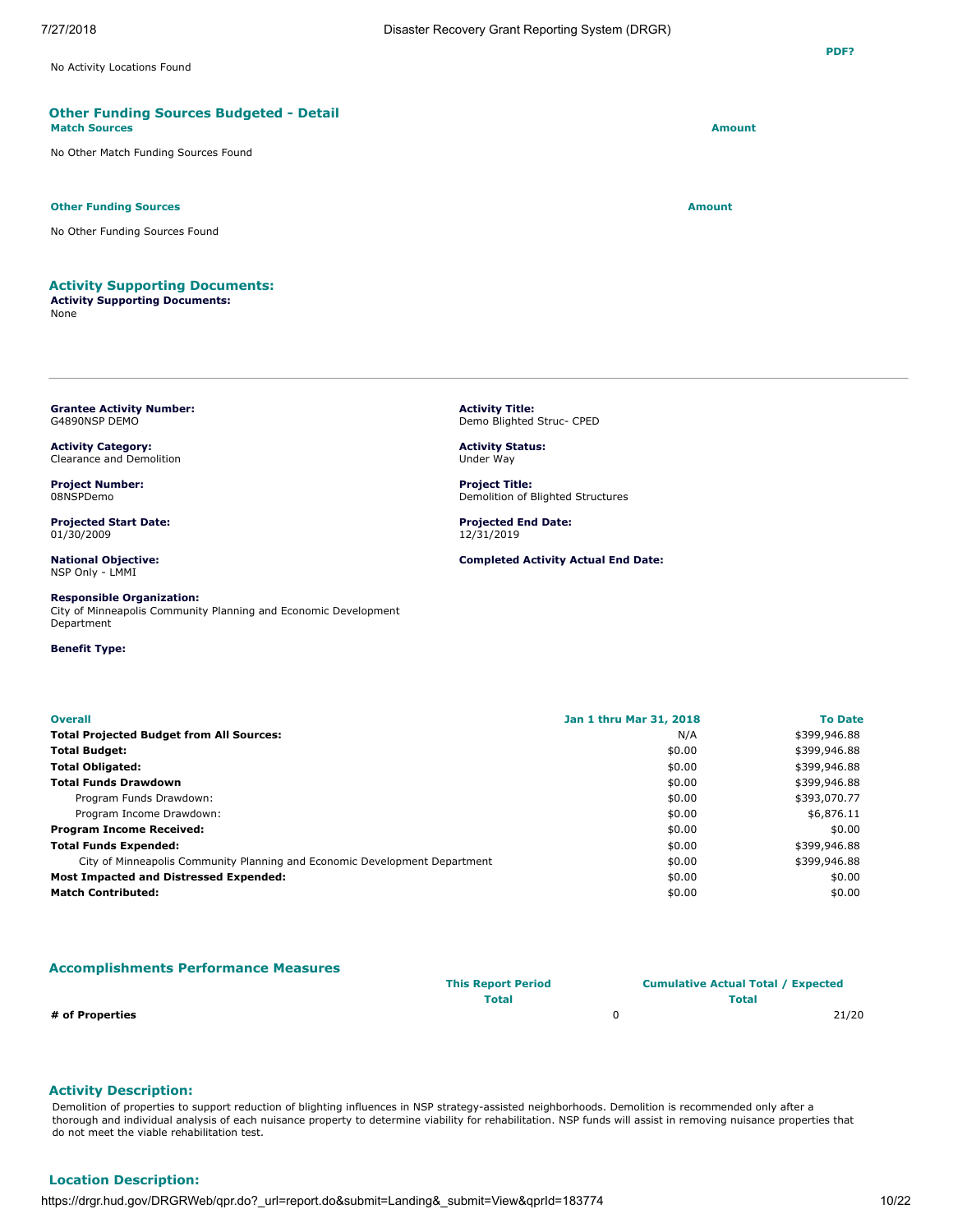Citywide - Blighted properties within NSP target neighborhoods.

# **Activity Progress Narrative:**

| <b>Activity Location:</b><br><b>Address</b>                                            | <b>City</b> | <b>State</b> | Zip           | <b>Status / Accept Visible</b><br>on<br>PDF? |
|----------------------------------------------------------------------------------------|-------------|--------------|---------------|----------------------------------------------|
| No Activity Locations Found                                                            |             |              |               |                                              |
| <b>Other Funding Sources Budgeted - Detail</b><br><b>Match Sources</b>                 |             |              |               | <b>Amount</b>                                |
| No Other Match Funding Sources Found                                                   |             |              |               |                                              |
| <b>Other Funding Sources</b>                                                           |             |              | <b>Amount</b> |                                              |
| No Other Funding Sources Found                                                         |             |              |               |                                              |
| <b>Activity Supporting Documents:</b><br><b>Activity Supporting Documents:</b><br>None |             |              |               |                                              |

<span id="page-10-0"></span>**Project # / Project Title**: 08NSPFinan / FinancingForeclosure Recovery Affordable Homeownership

<span id="page-10-1"></span>**Grantee Activity Number:** G4890NSP FIN

**Activity Category:** Homeownership Assistance to low- and moderate-income

**Project Number:** 08NSPFinan

**Projected Start Date:** 01/30/2009

**National Objective:** NSP Only - LMMI

**Responsible Organization:** City of Minneapolis Community Planning and Economic Development Department

**Benefit Type:** Direct ( HouseHold ) **Activity Title:** Financing <120

**Activity Status:** Under Way

**Project Title:** FinancingForeclosure Recovery Affordable Homeownership

**Projected End Date:** 12/31/2019

**Completed Activity Actual End Date:**

| <b>Overall</b>                                                             | Jan 1 thru Mar 31, 2018 | <b>To Date</b> |
|----------------------------------------------------------------------------|-------------------------|----------------|
| <b>Total Projected Budget from All Sources:</b>                            | N/A                     | \$110,000.00   |
| <b>Total Budget:</b>                                                       | \$0.00                  | \$110,000.00   |
| <b>Total Obligated:</b>                                                    | \$0.00                  | \$110,000.00   |
| <b>Total Funds Drawdown</b>                                                | \$0.00                  | \$110,000.00   |
| Program Funds Drawdown:                                                    | \$0.00                  | \$110,000.00   |
| Program Income Drawdown:                                                   | \$0.00                  | \$0.00         |
| <b>Program Income Received:</b>                                            | \$0.00                  | \$21,817.01    |
| <b>Total Funds Expended:</b>                                               | \$0.00                  | \$110,000.00   |
| City of Minneapolis Community Planning and Economic Development Department | \$0.00                  | \$110,000.00   |
| <b>Most Impacted and Distressed Expended:</b>                              | \$0.00                  | \$0.00         |
| <b>Match Contributed:</b>                                                  | \$0.00                  | \$0.00         |

### **Accomplishments Performance Measures**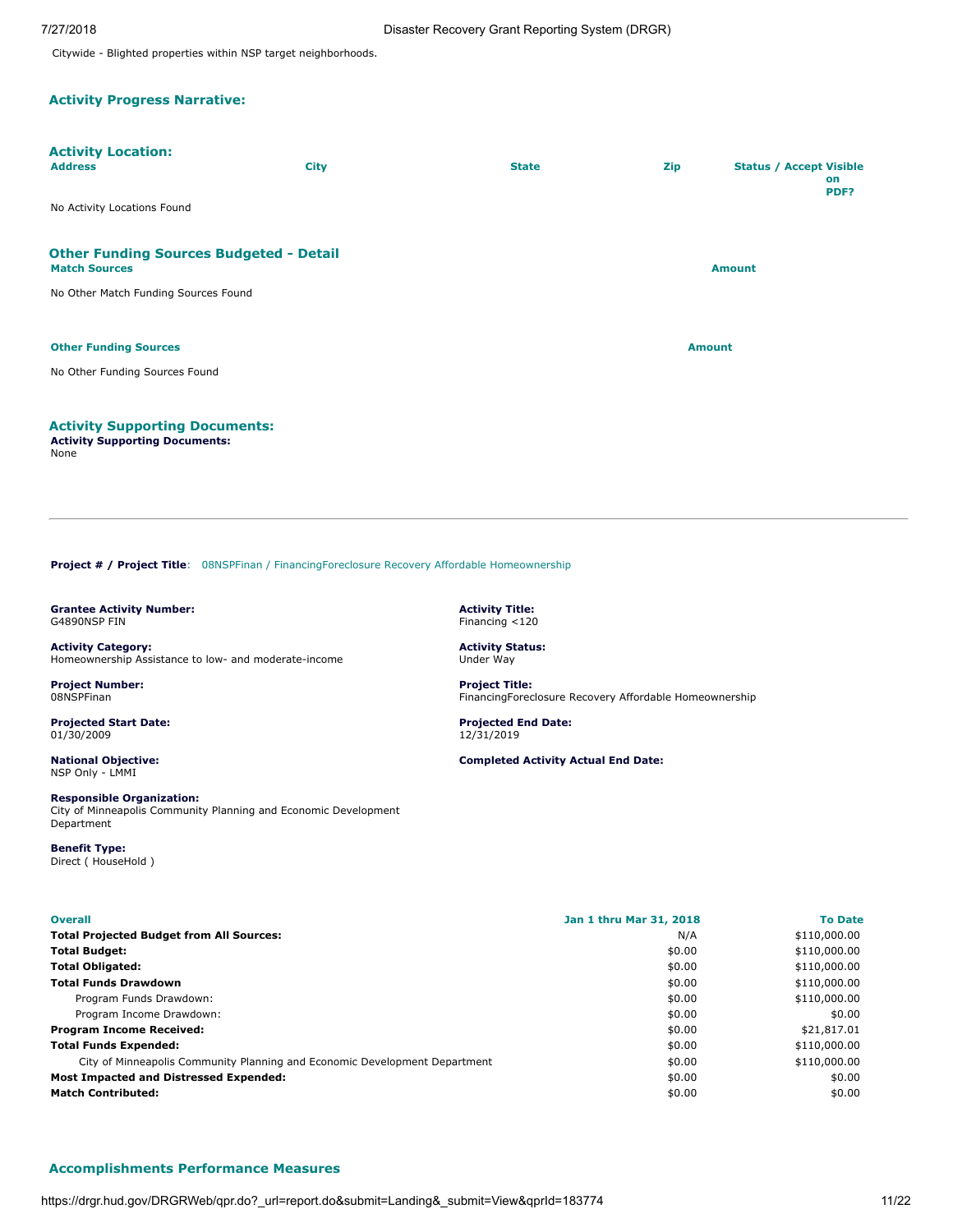### 7/27/2018 Disaster Recovery Grant Reporting System (DRGR)

|                         | <b>This Report Period</b> | <b>Cumulative Actual Total / Expected</b> |     |  |
|-------------------------|---------------------------|-------------------------------------------|-----|--|
|                         | <b>Total</b>              | <b>Total</b>                              |     |  |
| # of Housing Units      |                           |                                           | 6/5 |  |
| # of Singlefamily Units |                           |                                           | 6/5 |  |

# **Beneficiaries Performance Measures**

|                    | <b>This Report Period</b> |     |       | <b>Cumulative Actual Total / Expected</b> |     |                       |     |
|--------------------|---------------------------|-----|-------|-------------------------------------------|-----|-----------------------|-----|
|                    | Low                       | Mod | Total | Low                                       | Mod | <b>Total Low/Mod%</b> |     |
| # of Households    |                           |     |       | 3/2                                       | 3/3 | 6/5                   | 100 |
| # Owner Households |                           |     |       | 3/2                                       | 3/3 | 6/5                   | 100 |

### **Cumulative Race Total**

|                                                 | <b>This Report Period</b> |              |  |               |          |                         | <b>Cumulative Actual Total</b> |                        |  |  |  |                                                                                                                                     |  |  |  |                         |
|-------------------------------------------------|---------------------------|--------------|--|---------------|----------|-------------------------|--------------------------------|------------------------|--|--|--|-------------------------------------------------------------------------------------------------------------------------------------|--|--|--|-------------------------|
|                                                 |                           | <b>Owner</b> |  | <b>Renter</b> |          | <b>Total Households</b> |                                | Renter<br><b>Owner</b> |  |  |  |                                                                                                                                     |  |  |  | <b>Total Households</b> |
| <b>Direct</b><br><b>Benefit</b><br>(Households) |                           |              |  |               |          |                         |                                |                        |  |  |  | Total Hispanic/Latino Total Hispanic/Latino Total Hispanic/Latino Total Hispanic/Latino Total Hispanic/Latino Total Hispanic/Latino |  |  |  |                         |
| White                                           |                           |              |  |               |          |                         |                                |                        |  |  |  |                                                                                                                                     |  |  |  |                         |
| Black/African<br>American                       |                           |              |  |               | $\Omega$ |                         |                                |                        |  |  |  |                                                                                                                                     |  |  |  |                         |
| Households<br>Female                            |                           |              |  |               |          |                         |                                |                        |  |  |  |                                                                                                                                     |  |  |  |                         |

## **Activity Description:**

CPED will make down payment and closing cost assistance available to meet the affordability gap in homeownership opportunities for homebuyers, which may include buyers at the HUD required 50% of area median income.

### **Location Description:**

NSP target neighborhoods as described in

http://www.ci.minneapolis.mn.us/cped/docs/NSP\_Purchase\_Rehab\_Activity\_Funding\_Recommendation\_Summary.pdf

# **Activity Progress Narrative:**

| <b>Activity Location:</b><br><b>Address</b>                                                                     | <b>City</b> | <b>State</b>  | <b>Zip</b> | <b>Status / Accept Visible</b><br>on<br>PDF? |
|-----------------------------------------------------------------------------------------------------------------|-------------|---------------|------------|----------------------------------------------|
| No Activity Locations Found                                                                                     |             |               |            |                                              |
| <b>Other Funding Sources Budgeted - Detail</b><br><b>Match Sources</b><br>No Other Match Funding Sources Found  |             |               |            | <b>Amount</b>                                |
| <b>Other Funding Sources</b>                                                                                    |             | <b>Amount</b> |            |                                              |
| No Other Funding Sources Found                                                                                  |             |               |            |                                              |
| the second contract the second contract of the second contract of the second contract of the second contract of |             |               |            |                                              |

# **Activity Supporting Documents:**

**Activity Supporting Documents:** None

<span id="page-11-0"></span>**Project # / Project Title**: 08NSPLandBank / Acquisition and Land Banking

<span id="page-11-1"></span>**Grantee Activity Number:** G4890NSP LBNK ACQ

**Activity Category:** Land Banking - Acquisition (NSP Only) **Activity Title:** Landbank Acquistion

**Activity Status:** Under Way

https://drgr.hud.gov/DRGRWeb/qpr.do?\_url=report.do&submit=Landing&\_submit=View&qprId=183774 12/22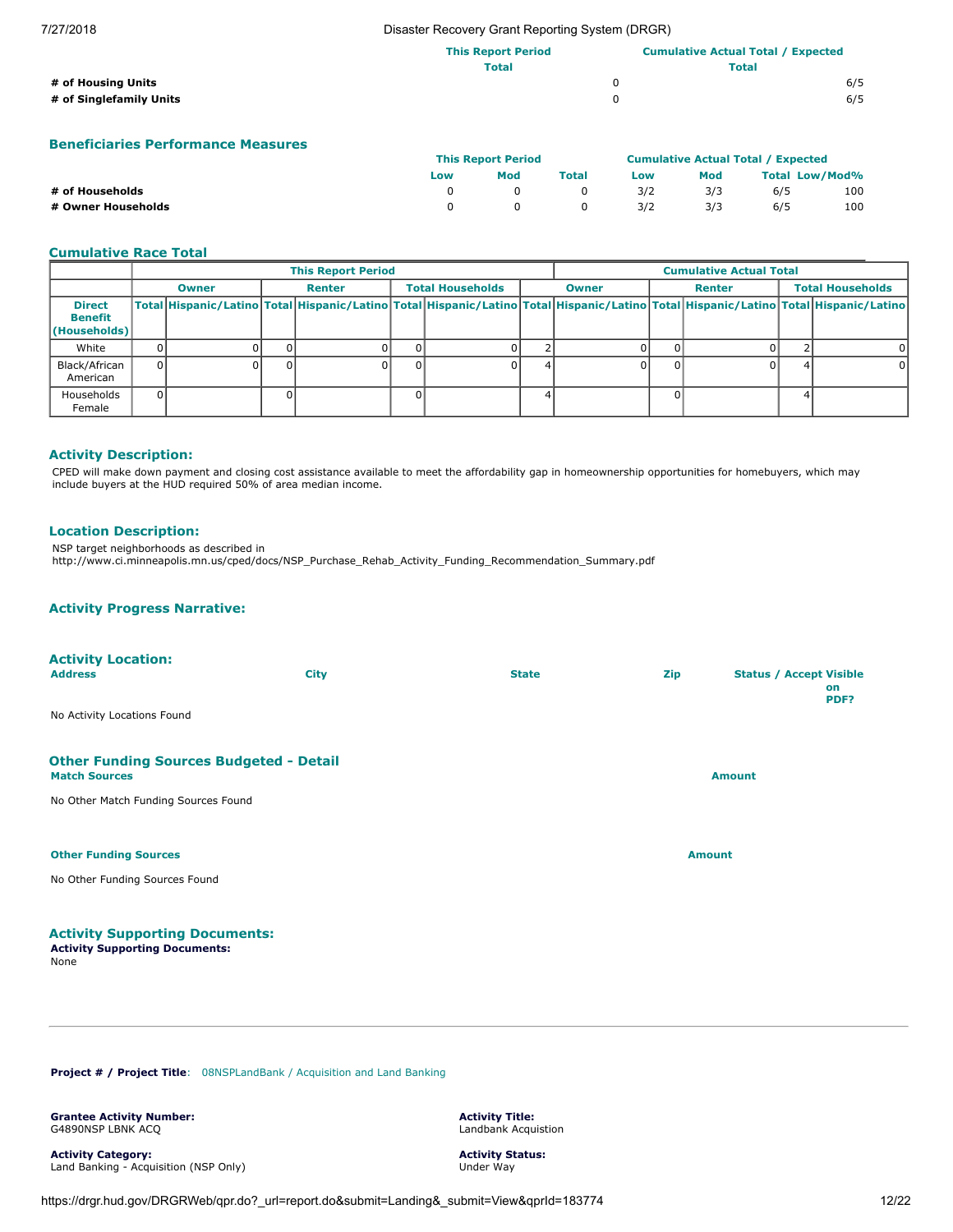**Project Number:** 08NSPLandBank

**Projected Start Date:** 03/01/2009

### **National Objective:** NSP Only - LMMI

### **Responsible Organization:**

City of Minneapolis Community Planning and Economic Development Department

# **Benefit Type:**

Area ( Census )

| <b>Overall</b>                                                             | Jan 1 thru Mar 31, 2018 | <b>To Date</b> |
|----------------------------------------------------------------------------|-------------------------|----------------|
| <b>Total Projected Budget from All Sources:</b>                            | N/A                     | \$1,161,156.34 |
| <b>Total Budget:</b>                                                       | \$0.00                  | \$1,161,156.34 |
| <b>Total Obligated:</b>                                                    | \$0.00                  | \$1,161,156.34 |
| <b>Total Funds Drawdown</b>                                                | \$0.00                  | \$1,161,156.34 |
| Program Funds Drawdown:                                                    | \$0.00                  | \$1,112,596.23 |
| Program Income Drawdown:                                                   | \$0.00                  | \$48,560.11    |
| <b>Program Income Received:</b>                                            | \$0.00                  | \$96,012.05    |
| <b>Total Funds Expended:</b>                                               | \$0.00                  | \$1,298,817.93 |
| City of Minneapolis Community Planning and Economic Development Department | \$0.00                  | \$1,298,817.93 |
| <b>Most Impacted and Distressed Expended:</b>                              | \$0.00                  | \$0.00         |
| <b>Match Contributed:</b>                                                  | \$0.00                  | \$0.00         |

### **Accomplishments Performance Measures**

|                    | <b>This Report Period</b> | <b>Cumulative Actual Total / Expected</b> |       |
|--------------------|---------------------------|-------------------------------------------|-------|
|                    | <b>Total</b>              | <b>Total</b>                              |       |
| # of Properties    |                           | 0                                         | 51/75 |
|                    |                           |                                           |       |
|                    |                           |                                           |       |
|                    | <b>This Report Period</b> | <b>Cumulative Actual Total / Expected</b> |       |
|                    | <b>Total</b>              | <b>Total</b>                              |       |
| # of Housing Units |                           | 0                                         | 3/75  |

### **LMI%**:

### **Activity Description:**

City of Minneapolis, acting through its department of Community Planning and Economic Development, will strategically acquire homes that have been foreclosed upon and demolish blighted structures with NSP funds. The City will purchase only foreclosed properties that are vacant and exhibit blight. It is the City's expectation to hold these vacant parcels (land bank) for an unspecified time period, not to exceed 10 years, until the market is ready to absorb new development of owner-occupied housing units. As required, the City will adhere to all acquisition, holding and disposition stipulations specified in the NSP notice.

Specifically the City's Land Bank Program will purchase and demolish those properties that:

- are vacant and blighted to a degree justifying demolition;
- are located in the City-defined NSP high risk service area; and
- · are available for purchase at least 5% and on average 15% below the current market appraised value.

### **Location Description:**

NSP target areas as described in http://www.ci.minneapolis.mn.us/cped/docs/NSP\_Purchase\_Rehab\_Activity\_Funding\_Recommendation\_Summary.pdf

### **Activity Progress Narrative:**

| <b>Activity Location:</b><br><b>Address</b> | City | <b>State</b> | Zip | <b>Status / Accept Visible</b> |
|---------------------------------------------|------|--------------|-----|--------------------------------|
|                                             |      |              |     |                                |
|                                             |      |              |     | on                             |
|                                             |      |              |     | PDF?                           |
| No Activity Locations Found                 |      |              |     |                                |

### 7/27/2018 Disaster Recovery Grant Reporting System (DRGR)

**Project Title:** Acquisition and Land Banking

### **Projected End Date:** 12/31/2019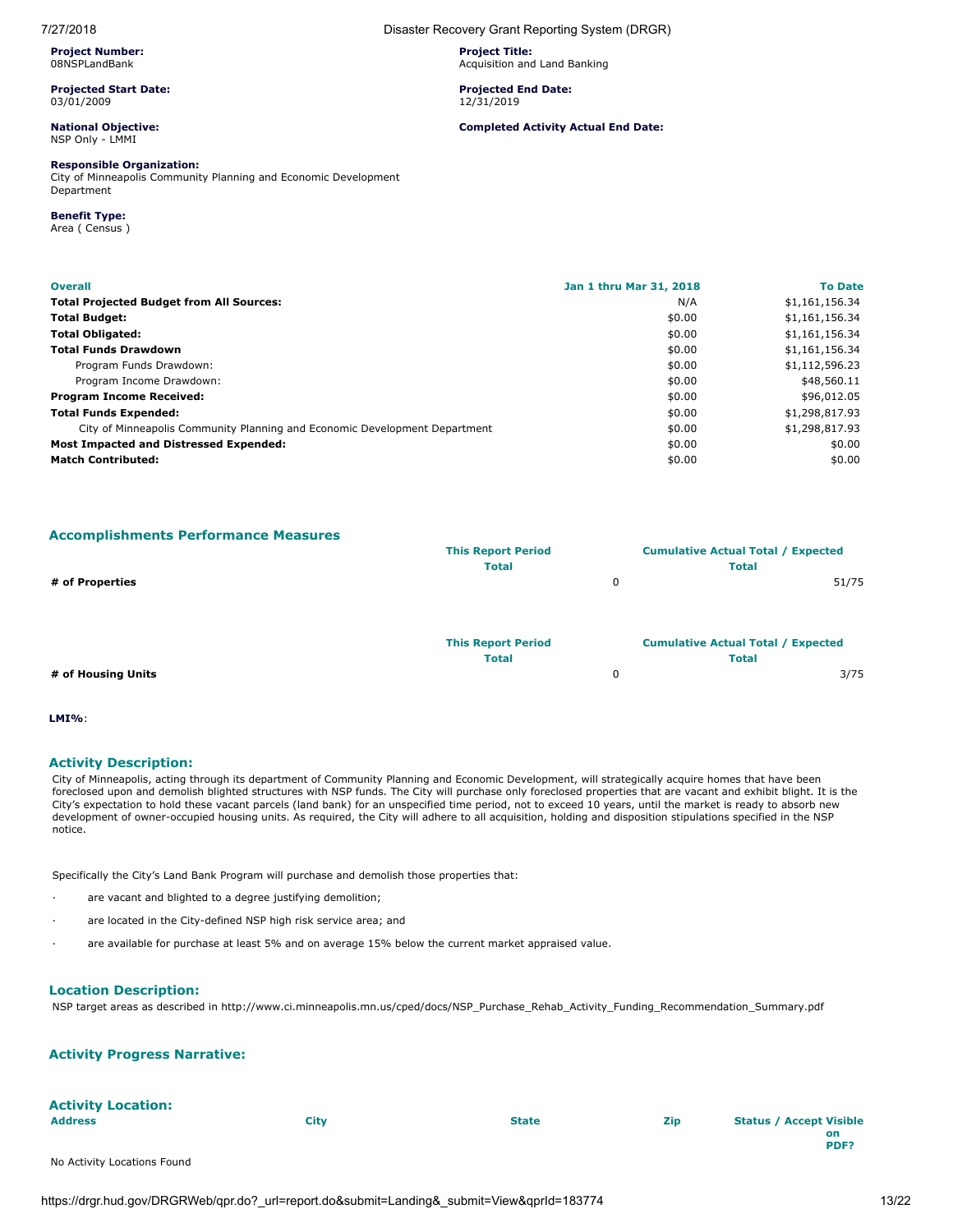### **Other Funding Sources Budgeted - Detail Match Sources Amount**

No Other Match Funding Sources Found

### **Other Funding Sources Amount Amount Amount Amount Amount Amount Amount**

No Other Funding Sources Found

# **Activity Supporting Documents:**

**Activity Supporting Documents:** None

<span id="page-13-0"></span>**Grantee Activity Number:** G4890NSP LBNK DIS

**Activity Category:** Land Banking - Disposition (NSP Only)

**Project Number:** 08NSPLandBank

**Projected Start Date:** 01/30/2009

**National Objective:** NSP Only - LMMI

**Responsible Organization:** City of Minneapolis Community Planning and Economic Development Department

**Benefit Type:**

**Activity Title:** Acquisition and Land Bank Disposition

**Activity Status:** Under Way

**Project Title:** Acquisition and Land Banking

**Projected End Date:** 12/31/2019

**Completed Activity Actual End Date:**

| <b>Overall</b>                                                             | Jan 1 thru Mar 31, 2018 | <b>To Date</b> |
|----------------------------------------------------------------------------|-------------------------|----------------|
| <b>Total Projected Budget from All Sources:</b>                            | N/A                     | \$0.00         |
| <b>Total Budget:</b>                                                       | \$0.00                  | \$0.00         |
| <b>Total Obligated:</b>                                                    | \$0.00                  | \$0.00         |
| <b>Total Funds Drawdown</b>                                                | \$0.00                  | \$0.00         |
| Program Funds Drawdown:                                                    | \$0.00                  | \$0.00         |
| Program Income Drawdown:                                                   | \$0.00                  | \$0.00         |
| <b>Program Income Received:</b>                                            | \$0.00                  | \$0.00         |
| <b>Total Funds Expended:</b>                                               | \$0.00                  | \$0.00         |
| City of Minneapolis Community Planning and Economic Development Department | \$0.00                  | \$0.00         |
| Most Impacted and Distressed Expended:                                     | \$0.00                  | \$0.00         |
| <b>Match Contributed:</b>                                                  | \$0.00                  | \$0.00         |

**Accomplishments Performance Measures**

|                    | <b>This Report Period</b> |   | <b>Cumulative Actual Total / Expected</b> |  |
|--------------------|---------------------------|---|-------------------------------------------|--|
|                    | <b>Total</b>              |   | <b>Total</b>                              |  |
| # of Properties    |                           | 0 | 0/20                                      |  |
|                    |                           |   |                                           |  |
|                    | <b>This Report Period</b> |   | <b>Cumulative Actual Total / Expected</b> |  |
|                    | <b>Total</b>              |   | <b>Total</b>                              |  |
| # of Housing Units |                           | 0 | 0/20                                      |  |

### **Activity Description:**

Strategic acquisition of homes that have been foreclosed upon and demolish blighted structures for holding. Properties will be held for maximum of 10 years until the market is ready to reabsorb new development of owner-occupied units. Disposition of properties

https://drgr.hud.gov/DRGRWeb/qpr.do?\_url=report.do&submit=Landing&\_submit=View&qprId=183774 14/22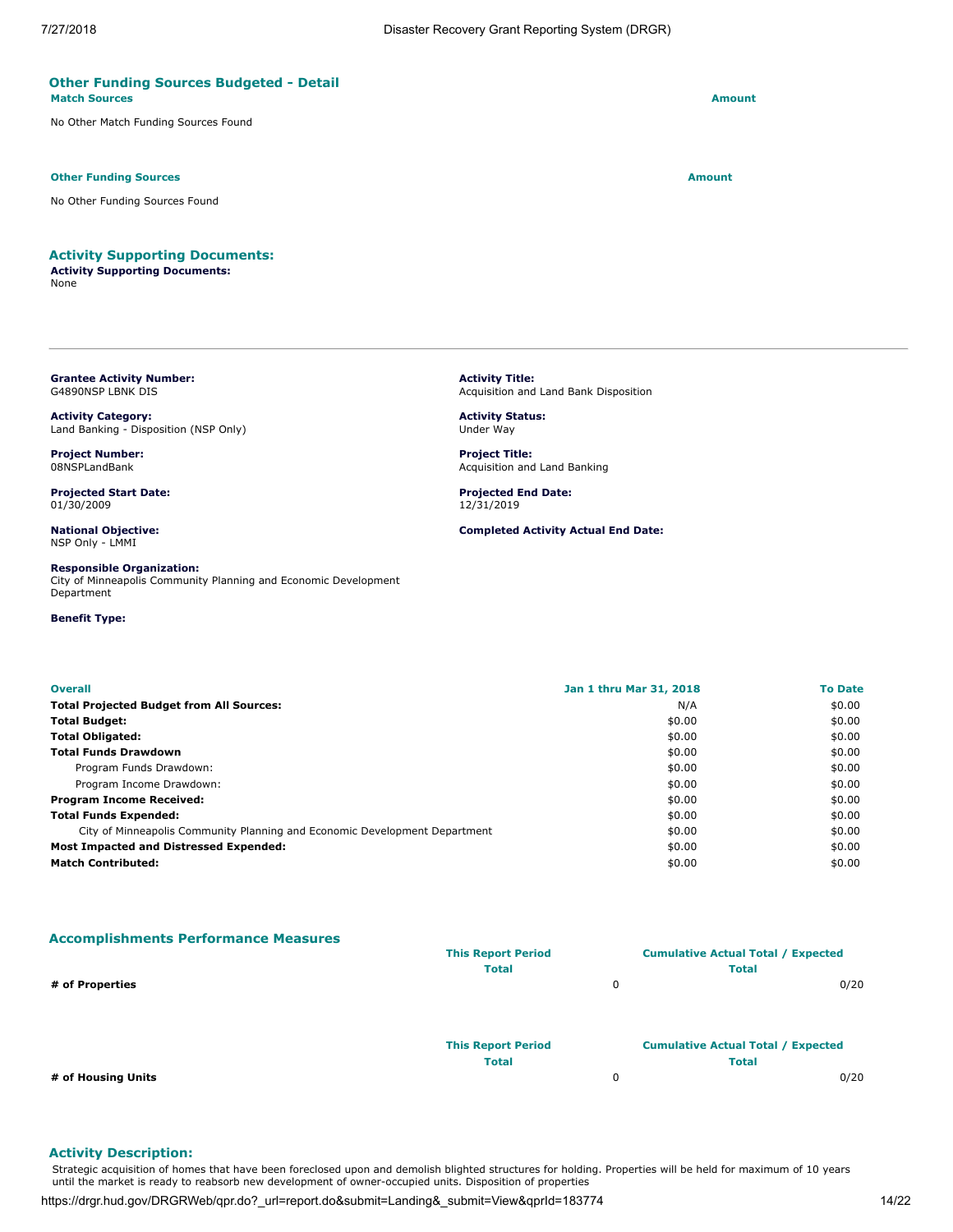- will be offered to both non-profit and for-profit entities;
- for uses that benefit households with incomes at or below 120% AMI;
- will, at a minimum, follow all NSP periods of affordability; and

· if sold for redevelopment of housing occupied by households with incomes at or below 50% AMI within the four-year NSP period, any write-down of NSP funds used for acquisition would be credited to the City's 25% requirement.

When the market improves, the City will seek the development of single family owners-occupied housing. However, where density is encouraged, the City will support development of multi-unit housing, in which case rental may be preferred.

# **Location Description:**

NSP Target neighborhoods as described in http://www.ci.minneapolis.mn.us/cped/docs/NSP\_Purchase\_Rehab\_Activity\_Funding\_Recommendation\_Summary.pdf

### **Activity Progress Narrative:**

| <b>Activity Location:</b><br><b>Address</b>                                    | <b>City</b> | <b>State</b>  | Zip | <b>Status / Accept Visible</b><br>on<br>PDF? |
|--------------------------------------------------------------------------------|-------------|---------------|-----|----------------------------------------------|
| No Activity Locations Found                                                    |             |               |     |                                              |
| <b>Other Funding Sources Budgeted - Detail</b><br><b>Match Sources</b>         |             | <b>Amount</b> |     |                                              |
| No Other Match Funding Sources Found                                           |             |               |     |                                              |
| <b>Other Funding Sources</b>                                                   |             |               |     | <b>Amount</b>                                |
| No Other Funding Sources Found                                                 |             |               |     |                                              |
| <b>Activity Supporting Documents:</b><br><b>Activity Supporting Documents:</b> |             |               |     |                                              |

None

<span id="page-14-0"></span>**Project # / Project Title:** 08NSPurchaseRehab / Purchase and Rehab

<span id="page-14-1"></span>**Grantee Activity Number:** G4890NSP 25PRAH

**Activity Category:** Rehabilitation/reconstruction of residential structures

**Project Number:** 08NSPurchaseRehab

**Projected Start Date:** 01/30/2009

**National Objective:** NSP Only - LH - 25% Set-Aside

**Responsible Organization:** Alliance Housing

**Benefit Type:** Direct ( HouseHold )

**Activity Title:** Purchase & Rehab Alliance Housing <50

**Activity Status:** Under Way

**Project Title:** Purchase and Rehab

**Projected End Date:** 12/31/2019

| <b>Overall</b>                                  | Jan 1 thru Mar 31, 2018 | <b>To Date</b> |
|-------------------------------------------------|-------------------------|----------------|
| <b>Total Projected Budget from All Sources:</b> | N/A                     | \$176,299.81   |
| <b>Total Budget:</b>                            | \$0.00                  | \$176,299.81   |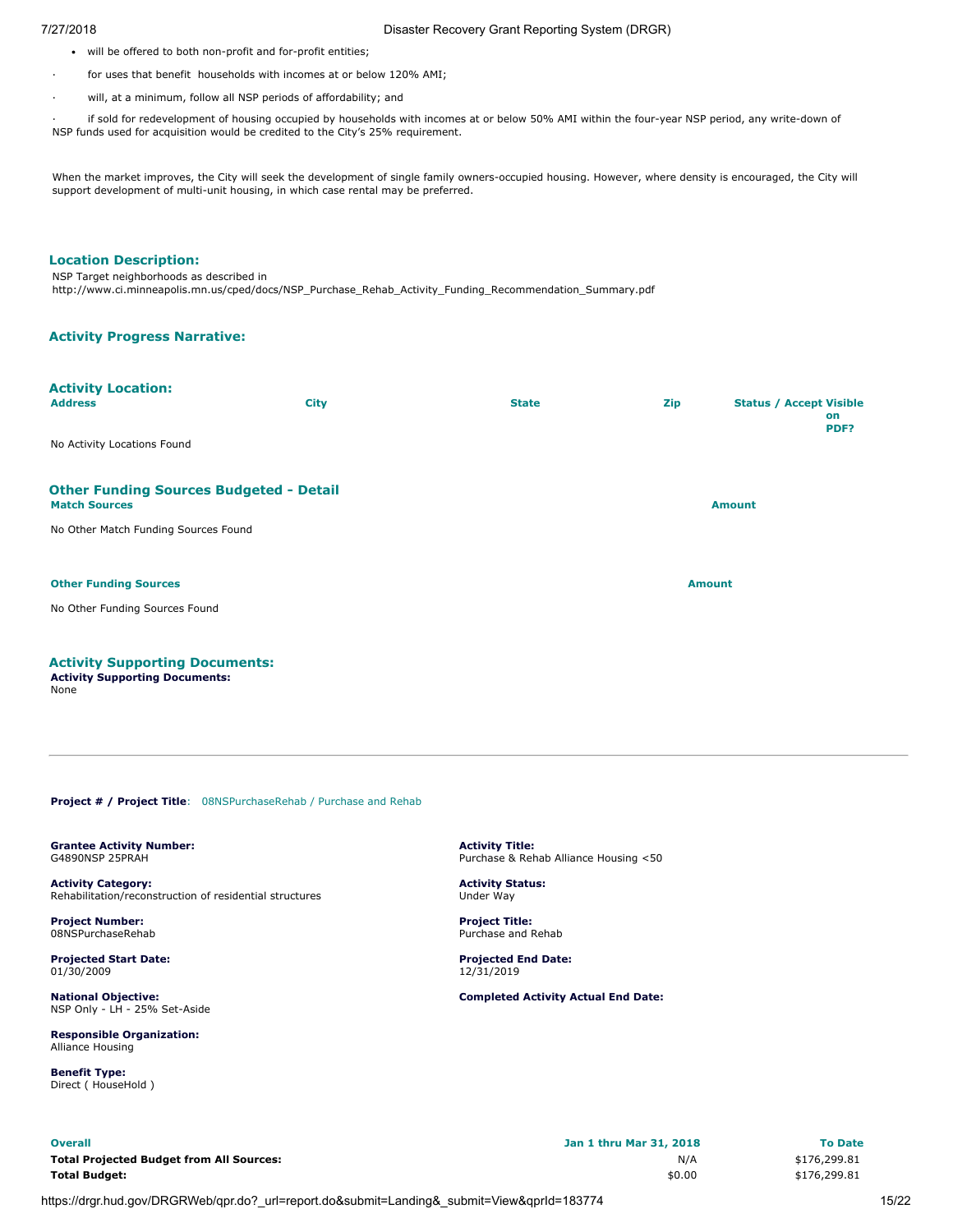| 7/27/2018                              | Disaster Recovery Grant Reporting System (DRGR) |              |  |  |  |
|----------------------------------------|-------------------------------------------------|--------------|--|--|--|
| <b>Total Obligated:</b>                | \$0.00                                          | \$176,299.81 |  |  |  |
| <b>Total Funds Drawdown</b>            | \$0.00                                          | \$176,299.81 |  |  |  |
| Program Funds Drawdown:                | \$0.00                                          | \$175,000.00 |  |  |  |
| Program Income Drawdown:               | \$0.00                                          | \$1,299.81   |  |  |  |
| <b>Program Income Received:</b>        | \$0.00                                          | \$0.00       |  |  |  |
| <b>Total Funds Expended:</b>           | \$0.00                                          | \$176,299.81 |  |  |  |
| Alliance Housing                       | \$0.00                                          | \$176,299.81 |  |  |  |
| Most Impacted and Distressed Expended: | \$0.00                                          | \$0.00       |  |  |  |
| <b>Match Contributed:</b>              | \$0.00                                          | \$0.00       |  |  |  |

# **Accomplishments Performance Measures**

|                    | <b>This Report Period</b> | <b>Cumulative Actual Total / Expected</b> |                                           |     |
|--------------------|---------------------------|-------------------------------------------|-------------------------------------------|-----|
|                    | <b>Total</b>              |                                           | <b>Total</b>                              |     |
| # of Properties    |                           | $\mathbf 0$                               |                                           | 5/1 |
|                    | <b>This Report Period</b> |                                           | <b>Cumulative Actual Total / Expected</b> |     |
|                    | <b>Total</b>              |                                           | <b>Total</b>                              |     |
| # of Housing Units |                           |                                           |                                           | 7/7 |

**# of Multifamily Units** 0 7/7

| <b>Beneficiaries Performance Measures</b> |                           |                                           |       |     |     |                       |     |
|-------------------------------------------|---------------------------|-------------------------------------------|-------|-----|-----|-----------------------|-----|
|                                           | <b>This Report Period</b> | <b>Cumulative Actual Total / Expected</b> |       |     |     |                       |     |
|                                           | Low                       | Mod                                       | Total | Low | Mod | <b>Total Low/Mod%</b> |     |
| # of Households                           |                           |                                           |       | 7/7 | 0/0 | 7/7                   | 100 |
| # Renter Households                       |                           |                                           |       |     | 0/0 | 7/7                   | 100 |

# **Cumulative Race Total**

|                                                 |              |              | <b>This Report Period</b> |  |                         | <b>Cumulative Actual Total</b> |  |  |  |  |                                                                                                                                                                                     |  |        |                         |  |
|-------------------------------------------------|--------------|--------------|---------------------------|--|-------------------------|--------------------------------|--|--|--|--|-------------------------------------------------------------------------------------------------------------------------------------------------------------------------------------|--|--------|-------------------------|--|
|                                                 |              | <b>Owner</b> | Renter                    |  | <b>Total Households</b> | <b>Owner</b>                   |  |  |  |  |                                                                                                                                                                                     |  | Renter | <b>Total Households</b> |  |
| <b>Direct</b><br><b>Benefit</b><br>(Households) |              |              |                           |  |                         |                                |  |  |  |  | Total   Hispanic/Latino   Total   Hispanic/Latino   Total   Hispanic/Latino   Total   Hispanic/Latino   Total   Hispanic/Latino   Total   Hispanic/Latino   Total   Hispanic/Latino |  |        |                         |  |
| White                                           |              |              |                           |  |                         |                                |  |  |  |  |                                                                                                                                                                                     |  |        |                         |  |
| Black/African<br>American                       | $\Omega$     |              |                           |  |                         |                                |  |  |  |  | 0                                                                                                                                                                                   |  |        |                         |  |
| Households<br>Female                            | <sup>0</sup> |              |                           |  |                         |                                |  |  |  |  |                                                                                                                                                                                     |  |        |                         |  |
| <b>Unknown</b>                                  |              |              |                           |  |                         |                                |  |  |  |  | <sup>n</sup>                                                                                                                                                                        |  |        |                         |  |

### **Activity Description:**

Development value gap financing to non-profit developers to cover the difference between the cost of purchase and rehab of a foreclosed and/or abandoned property and the sale price. The property will be sold to an income-qualified owner-occupant or rented to an income-qualified tenant.

Purchase and rehab foreclosed and abandoned multi-unit structures (no more than an 8-plex) and rent them to households with income at or below 50% AMI.

### **Location Description:**

Developer has identified three eligible projects in North Minneapolis located in NSP target area as described in http://www.ci.minneapolis.mn.us/cped/docs/NSP\_Purchase\_Rehab\_Activity\_Funding\_Recommendation\_Summary.pdf

# **Activity Progress Narrative:**

| <b>Activity Location:</b><br><b>Address</b><br>No Activity Locations Found | <b>City</b> | <b>State</b> | Zip | <b>Status / Accept Visible</b><br>on<br>PDF? |
|----------------------------------------------------------------------------|-------------|--------------|-----|----------------------------------------------|
| <b>Other Funding Sources Budgeted - Detail</b><br><b>Match Sources</b>     |             |              |     | <b>Amount</b>                                |
| No Other Match Funding Sources Found                                       |             |              |     |                                              |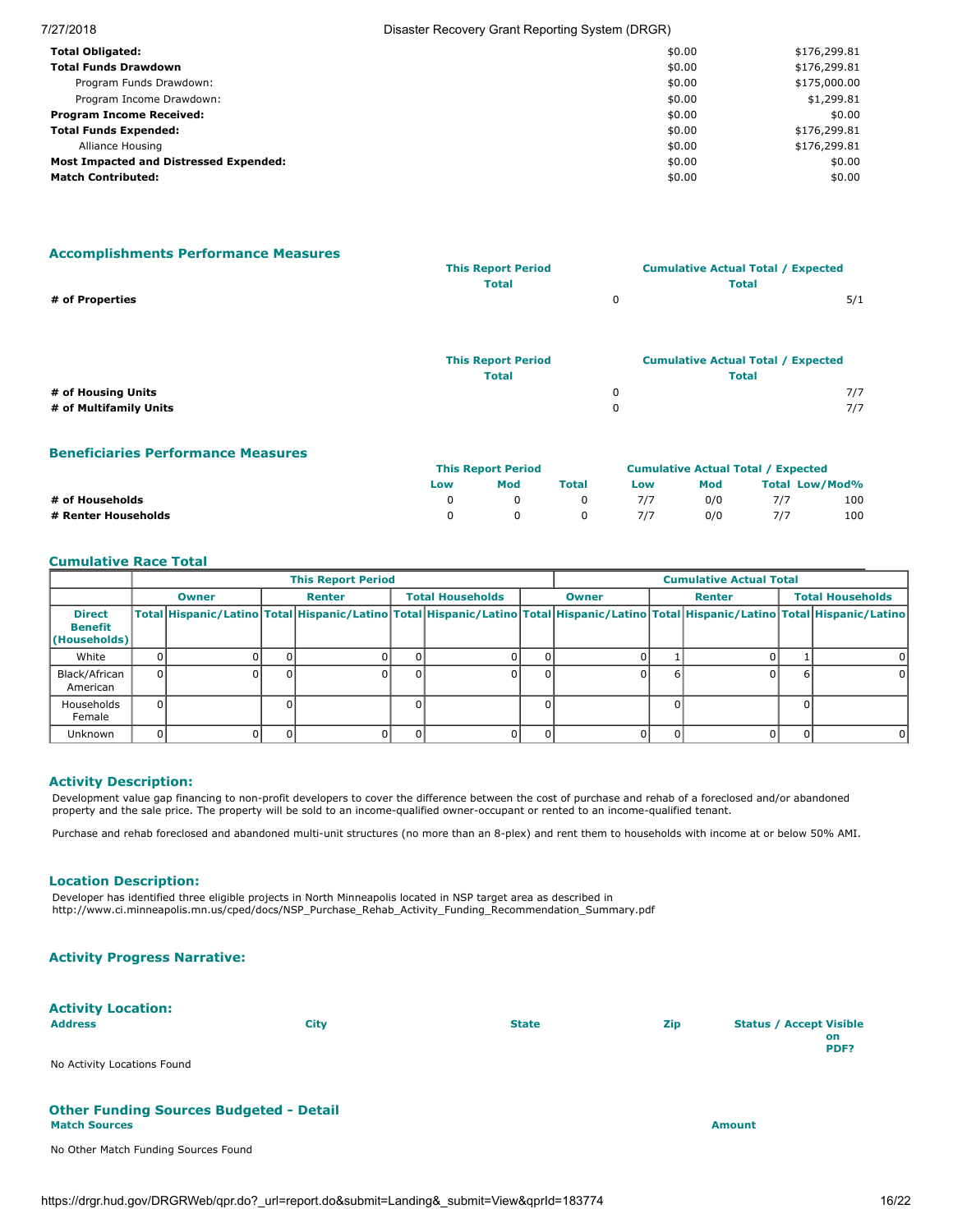### **Other Funding Sources Amount Amount Amount Amount Amount Amount Amount**

No Other Funding Sources Found

# **Activity Supporting Documents:**

**Activity Supporting Documents:** None

<span id="page-16-0"></span>**Grantee Activity Number:** G4890NSP 25PRPPL

**Activity Category:** Rehabilitation/reconstruction of residential structures

**Project Number:** 08NSPurchaseRehab

**Projected Start Date:** 01/30/2009

**National Objective:** NSP Only - LH - 25% Set-Aside

**Responsible Organization:** Project for Pride in Living

**Benefit Type:** Direct ( HouseHold ) **Activity Title:** Purchase & Rehab PPL <50

**Activity Status:** Under Way

**Project Title:** Purchase and Rehab

**Projected End Date:** 12/31/2019

**Completed Activity Actual End Date:**

| <b>Overall</b>                                  | Jan 1 thru Mar 31, 2018 | <b>To Date</b> |
|-------------------------------------------------|-------------------------|----------------|
| <b>Total Projected Budget from All Sources:</b> | N/A                     | \$1,476,400.00 |
| <b>Total Budget:</b>                            | \$0.00                  | \$1,476,400.00 |
| <b>Total Obligated:</b>                         | \$0.00                  | \$1,476,400.00 |
| <b>Total Funds Drawdown</b>                     | \$0.00                  | \$1,476,400.00 |
| Program Funds Drawdown:                         | \$0.00                  | \$1,464,800.00 |
| Program Income Drawdown:                        | \$0.00                  | \$11,600.00    |
| <b>Program Income Received:</b>                 | \$0.00                  | \$0.00         |
| <b>Total Funds Expended:</b>                    | \$0.00                  | \$1,476,400.00 |
| Project for Pride in Living                     | \$0.00                  | \$1,476,400.00 |
| Most Impacted and Distressed Expended:          | \$0.00                  | \$0.00         |
| <b>Match Contributed:</b>                       | \$0.00                  | \$0.00         |

### **Accomplishments Performance Measures**

|                        | <b>This Report Period</b> | <b>Cumulative Actual Total / Expected</b> |
|------------------------|---------------------------|-------------------------------------------|
|                        | <b>Total</b>              | <b>Total</b>                              |
| # of Properties        | 0                         | 11/5                                      |
|                        |                           |                                           |
|                        | <b>This Report Period</b> | <b>Cumulative Actual Total / Expected</b> |
|                        | <b>Total</b>              | <b>Total</b>                              |
| # of Housing Units     | 0                         | 0/22                                      |
| # of Multifamily Units | 0                         | 0/6                                       |

### **Beneficiaries Performance Measures**

|                     | <b>This Report Period</b> |     |              | <b>Cumulative Actual Total / Expected</b> |     |                       |     |
|---------------------|---------------------------|-----|--------------|-------------------------------------------|-----|-----------------------|-----|
|                     | Low                       | Mod | <b>Total</b> | Low                                       | Mod | <b>Total Low/Mod%</b> |     |
| # of Households     |                           |     |              | 4/22                                      | 0/0 | 4/22                  | 100 |
| # Renter Households |                           |     |              | 4/22                                      | 0/0 | 4/22                  | 100 |

### **Cumulative Race Total**

|  |       | <b>This Report Period</b> |  |                         |  | <b>Cumulative Actual Total</b> |  |        |  |                         |
|--|-------|---------------------------|--|-------------------------|--|--------------------------------|--|--------|--|-------------------------|
|  | Owner | Renter                    |  | <b>Total Households</b> |  | Owner                          |  | Renter |  | <b>Total Households</b> |
|  |       |                           |  |                         |  |                                |  |        |  |                         |

https://drgr.hud.gov/DRGRWeb/qpr.do?\_url=report.do&submit=Landing&\_submit=View&qprId=183774 17/22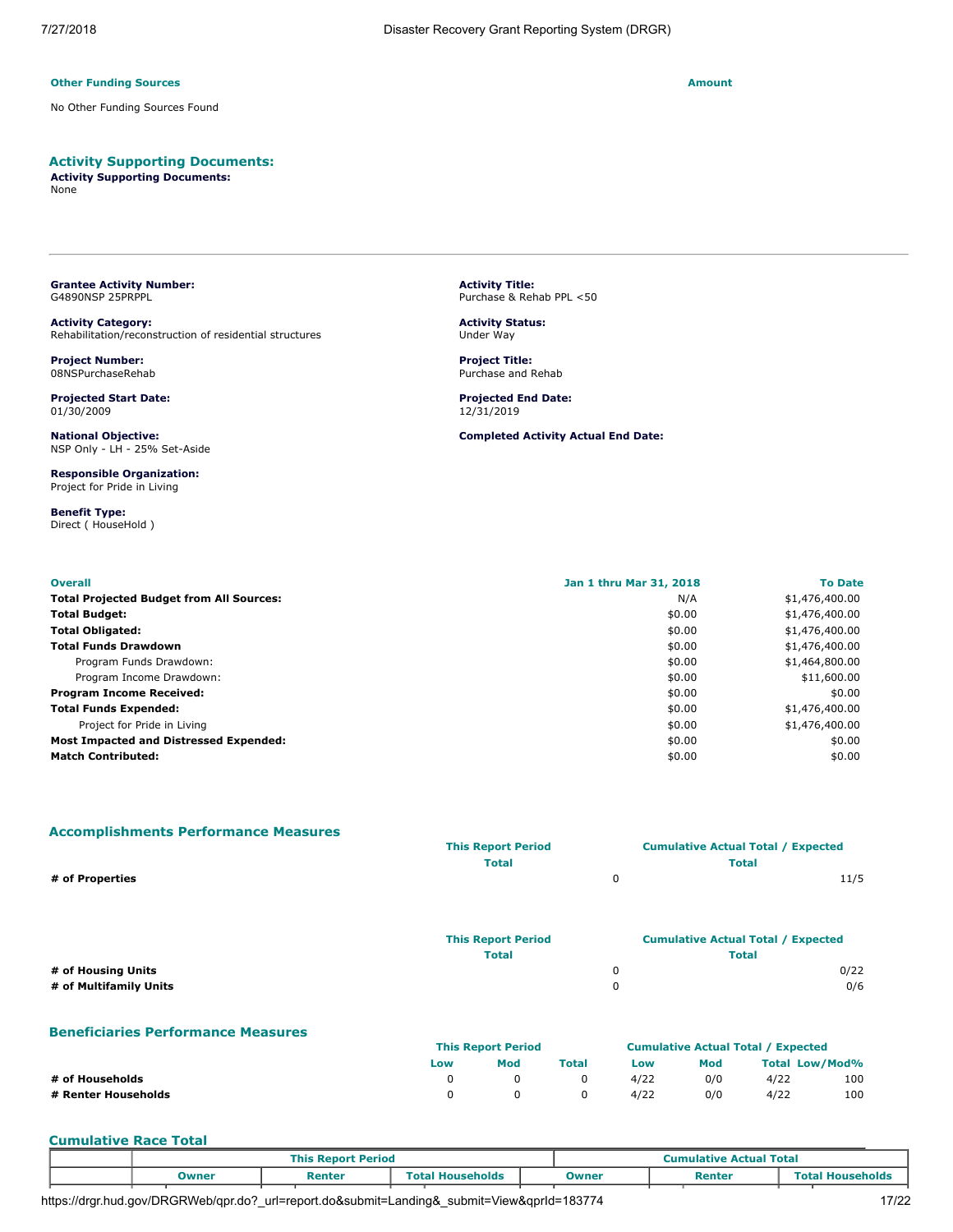### 7/27/2018 Disaster Recovery Grant Reporting System (DRGR)

| <b>Direct</b><br><b>Benefit</b><br>$ $ (Households) |  |  |    |  |  |  | Total Hispanic/Latino Total Hispanic/Latino Total Hispanic/Latino Total Hispanic/Latino Total Hispanic/Latino Total Hispanic/Latino |
|-----------------------------------------------------|--|--|----|--|--|--|-------------------------------------------------------------------------------------------------------------------------------------|
| Black/African<br>American                           |  |  | 01 |  |  |  |                                                                                                                                     |
| Households<br>Female                                |  |  |    |  |  |  |                                                                                                                                     |
| <b>Unknown</b>                                      |  |  |    |  |  |  |                                                                                                                                     |

### **Activity Description:**

NSP funds to provide development value gap financing to non-profit developers to cover the difference between the cost of purchase and rehab of a foreclosed and/or abandoned property and the sale price. The property will be sold to an income qualified owner-occupant or rented to an income-qualified tenant.

Purchase and rehab foreclosed and abandoned multi-unit structures (no more than an 8-plex) and rent them to households with income at or below 50% AMI.

### **Location Description:**

NSP target neighborhoods as described in

http://www.ci.minneapolis.mn.us/cped/docs/NSP\_Purchase\_Rehab\_Activity\_Funding\_Recommendation\_Summary.pdf

Primary focus will be Phillips and North Minneapolis

# **Activity Progress Narrative:**

| <b>Activity Location:</b><br><b>Address</b>                            | <b>City</b> | <b>State</b> | Zip | <b>Status / Accept Visible</b><br>on<br>PDF? |
|------------------------------------------------------------------------|-------------|--------------|-----|----------------------------------------------|
| No Activity Locations Found                                            |             |              |     |                                              |
| <b>Other Funding Sources Budgeted - Detail</b><br><b>Match Sources</b> |             |              |     | <b>Amount</b>                                |
| No Other Match Funding Sources Found                                   |             |              |     |                                              |
| <b>Other Funding Sources</b><br>No Other Funding Sources Found         |             |              |     | <b>Amount</b>                                |
|                                                                        |             |              |     |                                              |
| Activity Cunnorting Decumentar                                         |             |              |     |                                              |

### **Activity Supporting Documents:**

**Activity Supporting Documents:** None

### <span id="page-17-0"></span>**Grantee Activity Number:** G4890NSP 25PRPRG

**Activity Category:** Rehabilitation/reconstruction of residential structures

**Project Number:** 08NSPurchaseRehab

**Projected Start Date:** 01/30/2009

**National Objective:** NSP Only - LH - 25% Set-Aside

**Responsible Organization:** Powderhorn Residence Group

**Benefit Type:** Direct ( HouseHold ) **Activity Title:** Purchase & Rehab Powderhorn Residents Group <50

**Activity Status:** Under Way

**Project Title:** Purchase and Rehab

**Projected End Date:** 12/31/2019

| <b>Overall</b>                                  | Jan 1 thru Mar 31, 2018 | <b>To Date</b> |
|-------------------------------------------------|-------------------------|----------------|
| <b>Total Projected Budget from All Sources:</b> | N/A                     | \$0.00         |
| <b>Total Budget:</b>                            | \$0.00                  | \$0.00         |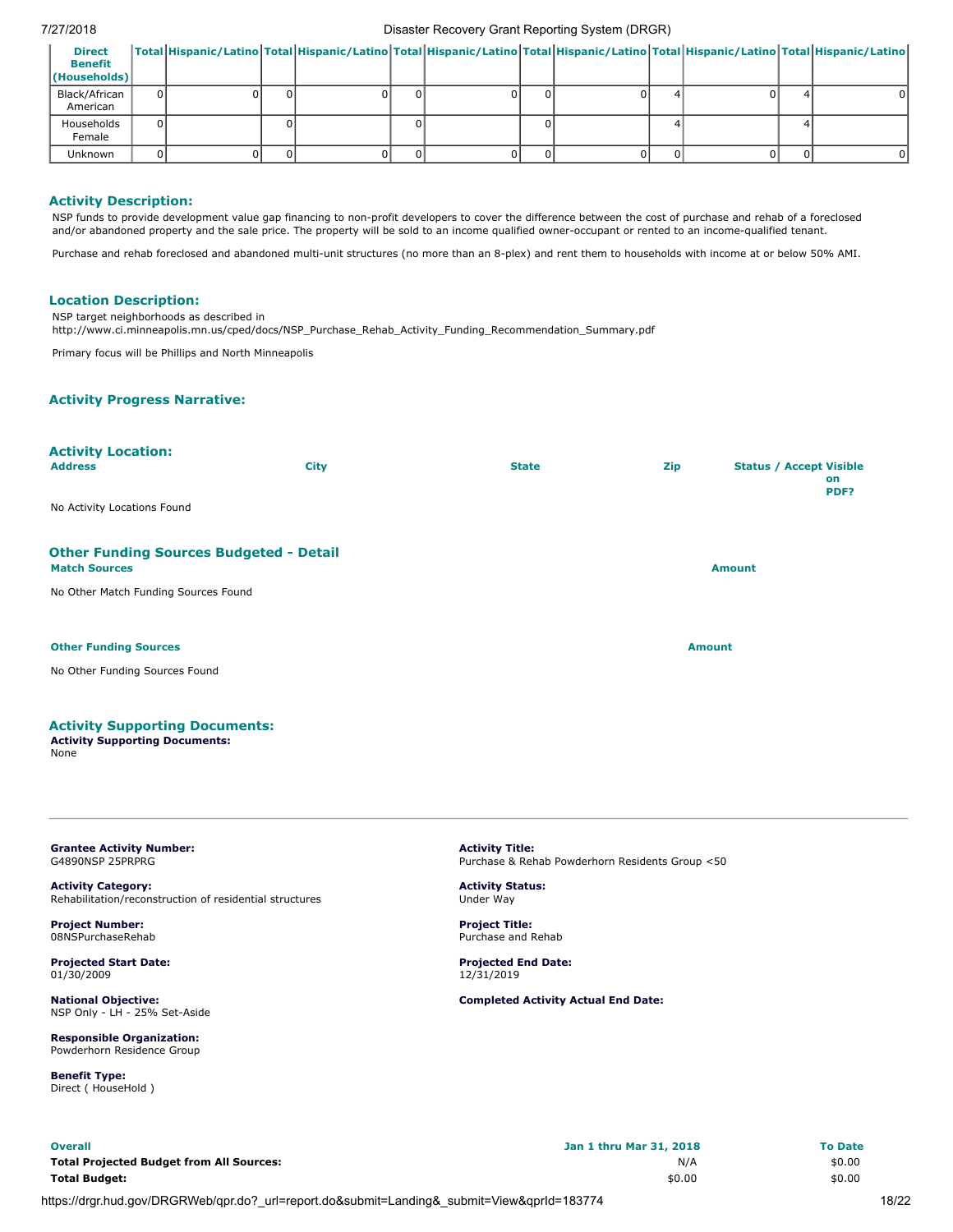| 7/27/2018                                     | Disaster Recovery Grant Reporting System (DRGR) |        |  |  |
|-----------------------------------------------|-------------------------------------------------|--------|--|--|
| <b>Total Obligated:</b>                       | \$0.00                                          | \$0.00 |  |  |
| <b>Total Funds Drawdown</b>                   | \$0.00                                          | \$0.00 |  |  |
| Program Funds Drawdown:                       | \$0.00                                          | \$0.00 |  |  |
| Program Income Drawdown:                      | \$0.00                                          | \$0.00 |  |  |
| <b>Program Income Received:</b>               | \$0.00                                          | \$0.00 |  |  |
| <b>Total Funds Expended:</b>                  | \$0.00                                          | \$0.00 |  |  |
| Powderhorn Residence Group                    | \$0.00                                          | \$0.00 |  |  |
| <b>Most Impacted and Distressed Expended:</b> | \$0.00                                          | \$0.00 |  |  |
| <b>Match Contributed:</b>                     | \$0.00                                          | \$0.00 |  |  |

**Accomplishments Performance Measures**

|                    | <b>This Report Period</b> |   | <b>Cumulative Actual Total / Expected</b> |     |
|--------------------|---------------------------|---|-------------------------------------------|-----|
|                    | <b>Total</b>              |   | <b>Total</b>                              |     |
| # of Properties    |                           | 0 |                                           | 0/1 |
|                    |                           |   |                                           |     |
|                    |                           |   |                                           |     |
|                    | <b>This Report Period</b> |   | <b>Cumulative Actual Total / Expected</b> |     |
|                    | <b>Total</b>              |   | <b>Total</b>                              |     |
| # of Housing Units |                           | 0 |                                           | 0/1 |

**Beneficiaries Performance Measures**

|                 |     | <b>This Report Period</b> |       |     |     | <b>Cumulative Actual Total / Expected</b> |  |
|-----------------|-----|---------------------------|-------|-----|-----|-------------------------------------------|--|
|                 | Low | Mod                       | Total | Low | Mod | Total Low/Mod%                            |  |
| # of Households |     |                           |       | 0/1 | 0/0 | 0/1                                       |  |

# **Activity Description:**

NSP funds to provide development value gap financing to non-profit developers to cover the difference between the cost of purchase and rehab of a foreclosed and/or abandoned property and the sale price. The property will be sold to an income qualified owner-occupant or rented to an income-qualified tenant.

# **Location Description:**

NSP target neighborhood focus of Jordan and Harrison as described in http://www.ci.minneapolis.mn.us/cped/docs/NSP\_Purchase\_Rehab\_Activity\_Funding\_Recommendation\_Summary.pdf

# **Activity Progress Narrative:**

| <b>Activity Location:</b><br><b>Address</b>                            | <b>City</b> | <b>State</b> | <b>Zip</b>    | <b>Status / Accept Visible</b><br>on<br>PDF? |
|------------------------------------------------------------------------|-------------|--------------|---------------|----------------------------------------------|
| No Activity Locations Found                                            |             |              |               |                                              |
| <b>Other Funding Sources Budgeted - Detail</b><br><b>Match Sources</b> |             |              |               | <b>Amount</b>                                |
| No Other Match Funding Sources Found                                   |             |              |               |                                              |
| <b>Other Funding Sources</b>                                           |             |              | <b>Amount</b> |                                              |
| No Other Funding Sources Found                                         |             |              |               |                                              |
| <b>Activity Supporting Documents:</b>                                  |             |              |               |                                              |

<span id="page-18-0"></span>**Activity Supporting Documents:** None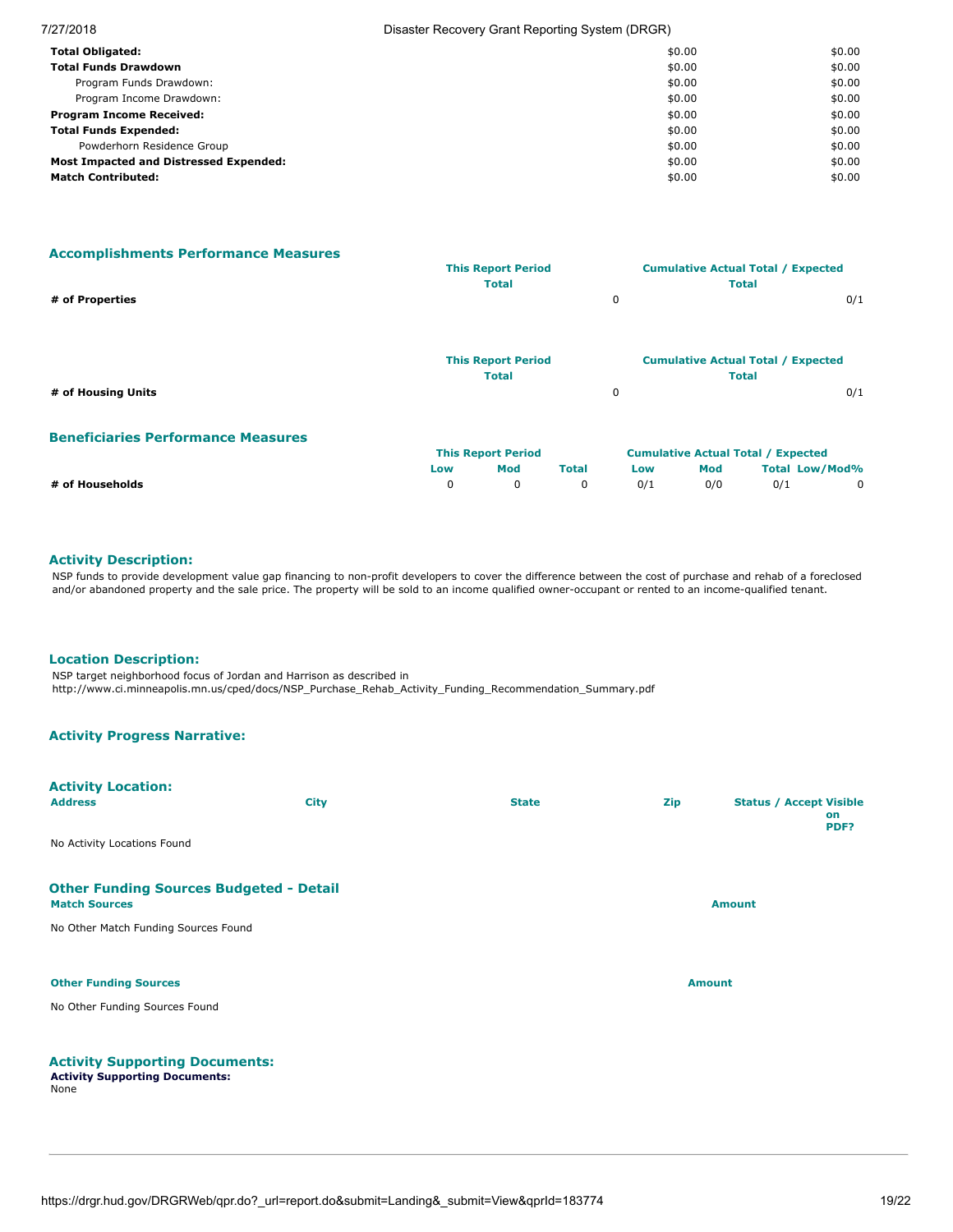**Grantee Activity Number:** G4890NSP PRPRG

**Activity Category:** Rehabilitation/reconstruction of residential structures

**Project Number:** 08NSPurchaseRehab

**Projected Start Date:** 01/30/2009

**National Objective:** NSP Only - LMMI

**Responsible Organization:** Powderhorn Residence Group

**Benefit Type:** Direct ( HouseHold )

7/27/2018 Disaster Recovery Grant Reporting System (DRGR)

**Activity Title:** Purchase & Rehab PRG <120

**Activity Status:** Under Way

**Project Title:** Purchase and Rehab

**Projected End Date:** 12/31/2019

**Completed Activity Actual End Date:**

| <b>Overall</b>                                  | Jan 1 thru Mar 31, 2018 | <b>To Date</b> |
|-------------------------------------------------|-------------------------|----------------|
| <b>Total Projected Budget from All Sources:</b> | N/A                     | \$119,000.00   |
| <b>Total Budget:</b>                            | \$0.00                  | \$119,000.00   |
| <b>Total Obligated:</b>                         | \$0.00                  | \$119,000.00   |
| <b>Total Funds Drawdown</b>                     | \$0.00                  | \$106,186.31   |
| Program Funds Drawdown:                         | \$0.00                  | \$59,000.00    |
| Program Income Drawdown:                        | \$0.00                  | \$47,186.31    |
| <b>Program Income Received:</b>                 | \$0.00                  | \$0.00         |
| <b>Total Funds Expended:</b>                    | \$0.00                  | \$106,186.31   |
| Powderhorn Residence Group                      | \$0.00                  | \$106,186.31   |
| Most Impacted and Distressed Expended:          | \$0.00                  | \$0.00         |
| <b>Match Contributed:</b>                       | \$0.00                  | \$0.00         |

**Accomplishments Performance Measures**

|                                           |             | <b>This Report Period</b>                 |              |     |     | <b>Cumulative Actual Total / Expected</b>                 |     |
|-------------------------------------------|-------------|-------------------------------------------|--------------|-----|-----|-----------------------------------------------------------|-----|
|                                           |             | <b>Total</b>                              |              |     |     | <b>Total</b>                                              |     |
| # of Properties                           |             |                                           |              | 0   |     |                                                           | 6/2 |
|                                           |             | <b>This Report Period</b><br><b>Total</b> |              |     |     | <b>Cumulative Actual Total / Expected</b><br><b>Total</b> |     |
| # of Housing Units                        |             |                                           |              | 0   |     |                                                           | 6/2 |
| <b>Beneficiaries Performance Measures</b> |             |                                           |              |     |     |                                                           |     |
|                                           |             | <b>This Report Period</b>                 |              |     |     | <b>Cumulative Actual Total / Expected</b>                 |     |
|                                           | Low         | Mod                                       | <b>Total</b> | Low | Mod | <b>Total Low/Mod%</b>                                     |     |
| # of Households                           | $\mathbf 0$ | 0                                         | 0            | 5/0 | 1/2 | 6/2                                                       | 100 |

### **Cumulative Race Total**

|                                                 | <b>This Report Period</b> |              |  |        |    | <b>Cumulative Actual Total</b> |  |              |  |        |  |                                                                                                                                                                                     |
|-------------------------------------------------|---------------------------|--------------|--|--------|----|--------------------------------|--|--------------|--|--------|--|-------------------------------------------------------------------------------------------------------------------------------------------------------------------------------------|
|                                                 |                           | <b>Owner</b> |  | Renter |    | <b>Total Households</b>        |  | <b>Owner</b> |  | Renter |  | <b>Total Households</b>                                                                                                                                                             |
| <b>Direct</b><br><b>Benefit</b><br>(Households) |                           |              |  |        |    |                                |  |              |  |        |  | Total   Hispanic/Latino   Total   Hispanic/Latino   Total   Hispanic/Latino   Total   Hispanic/Latino   Total   Hispanic/Latino   Total   Hispanic/Latino   Total   Hispanic/Latino |
| White                                           |                           |              |  |        |    |                                |  |              |  |        |  |                                                                                                                                                                                     |
| Black/African<br>American                       | $\overline{0}$            |              |  |        | 01 |                                |  |              |  |        |  | 0                                                                                                                                                                                   |
| Households<br>Female                            | $\Omega$                  |              |  |        |    |                                |  |              |  |        |  |                                                                                                                                                                                     |
| <b>Unknown</b>                                  |                           |              |  |        |    |                                |  |              |  |        |  | 0                                                                                                                                                                                   |

### **Activity Description:**

NSP funds to provide development value gap financing to non-profit developers to cover the difference between the cost of purchase and rehab of a foreclosed and/or abandoned property and the sale price. The property will be sold to an income qualified owner-occupant or rented to an income-qualified tenant.

# **Location Description:**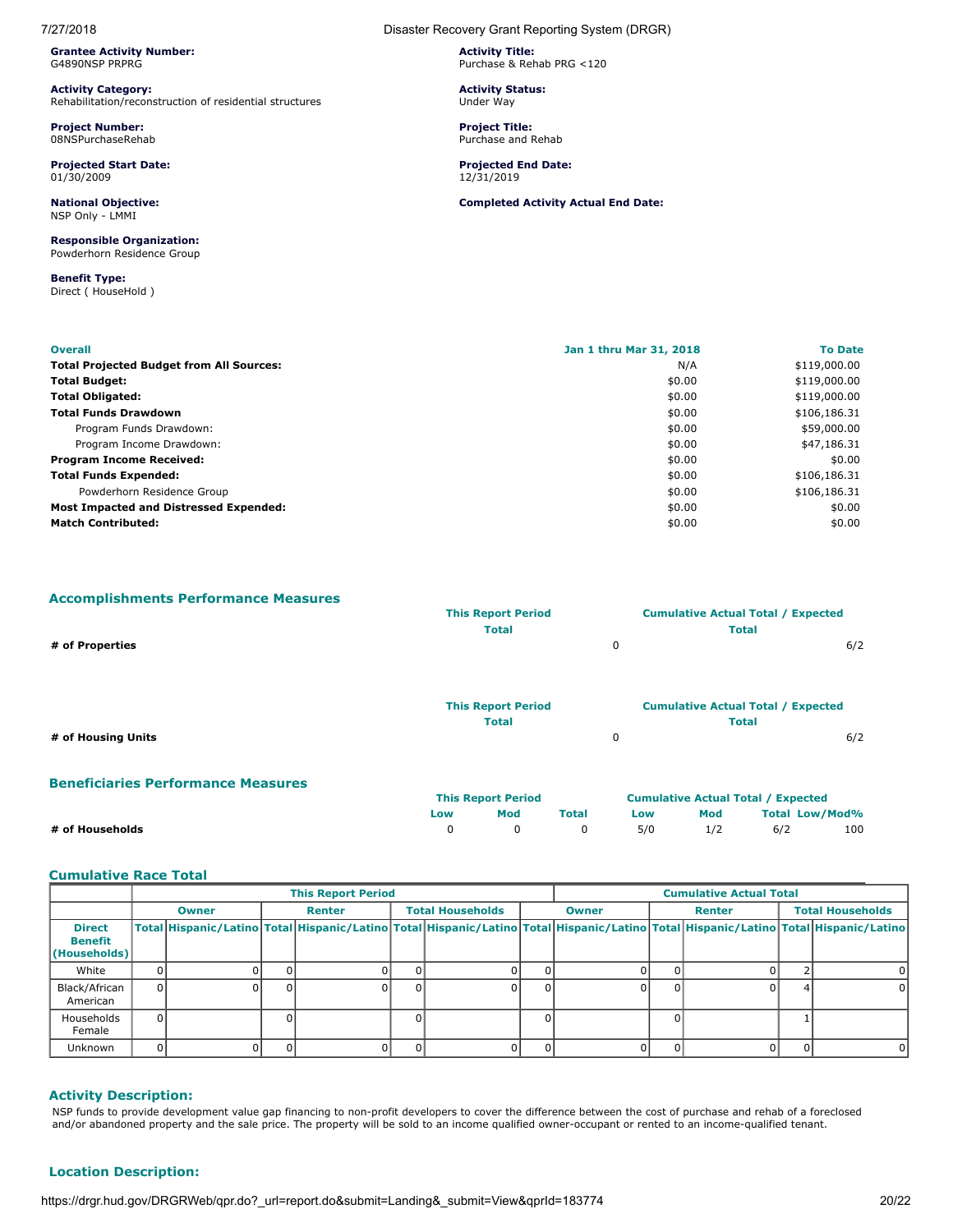NSP target neighborhood focus of Jordan and Harrison as further described in http://www.ci.minneapolis.mn.us/cped/docs/NSP\_Purchase\_Rehab\_Activity\_Funding\_Recommendation\_Summary.pdf

# **Activity Progress Narrative:**

# **Activity Location:**

| <b>Address</b>                                                         | <b>City</b> | <b>State</b> | Zip           | <b>Status / Accept Visible</b><br>on<br>PDF? |
|------------------------------------------------------------------------|-------------|--------------|---------------|----------------------------------------------|
| No Activity Locations Found                                            |             |              |               |                                              |
| <b>Other Funding Sources Budgeted - Detail</b><br><b>Match Sources</b> |             |              |               | <b>Amount</b>                                |
| No Other Match Funding Sources Found                                   |             |              |               |                                              |
| <b>Other Funding Sources</b>                                           |             |              | <b>Amount</b> |                                              |
| No Other Funding Sources Found                                         |             |              |               |                                              |
| <b>Activity Supporting Documents:</b>                                  |             |              |               |                                              |

**Activity Title:**

**Activity Status:** Under Way **Project Title:** Purchase and Rehab **Projected End Date:** 12/31/2019

Purchase and Rehab Project Delivery Costs

**Completed Activity Actual End Date:**

### **Activity Supporting Documents:**

**Activity Supporting Documents:** None

### <span id="page-20-0"></span>**Grantee Activity Number:** G4890NSPPRPDC

**Activity Category:** Acquisition - general

**Project Number:** 08NSPurchaseRehab

**Projected Start Date:** 01/30/2009

**National Objective:** NSP Only - LMMI

### **Responsible Organization:**

City of Minneapolis Community Planning and Economic Development Department

**Benefit Type:** Direct ( HouseHold )

| <b>Overall</b>                                                             | Jan 1 thru Mar 31, 2018 | <b>To Date</b> |
|----------------------------------------------------------------------------|-------------------------|----------------|
| <b>Total Projected Budget from All Sources:</b>                            | N/A                     | \$8,582.71     |
| <b>Total Budget:</b>                                                       | \$0.00                  | \$8,582.71     |
| <b>Total Obligated:</b>                                                    | \$0.00                  | \$8,582.71     |
| <b>Total Funds Drawdown</b>                                                | \$0.00                  | \$8,582.71     |
| Program Funds Drawdown:                                                    | \$0.00                  | \$6,100.00     |
| Program Income Drawdown:                                                   | \$0.00                  | \$2,482.71     |
| <b>Program Income Received:</b>                                            | \$0.00                  | \$0.00         |
| <b>Total Funds Expended:</b>                                               | \$0.00                  | \$8,582.71     |
| City of Minneapolis Community Planning and Economic Development Department | \$0.00                  | \$8,582.71     |
| <b>Most Impacted and Distressed Expended:</b>                              | \$0.00                  | \$0.00         |
| <b>Match Contributed:</b>                                                  | \$0.00                  | \$0.00         |

# **Activity Description:**

Project delivery costs in support of the purchase rehab activities of the grant.